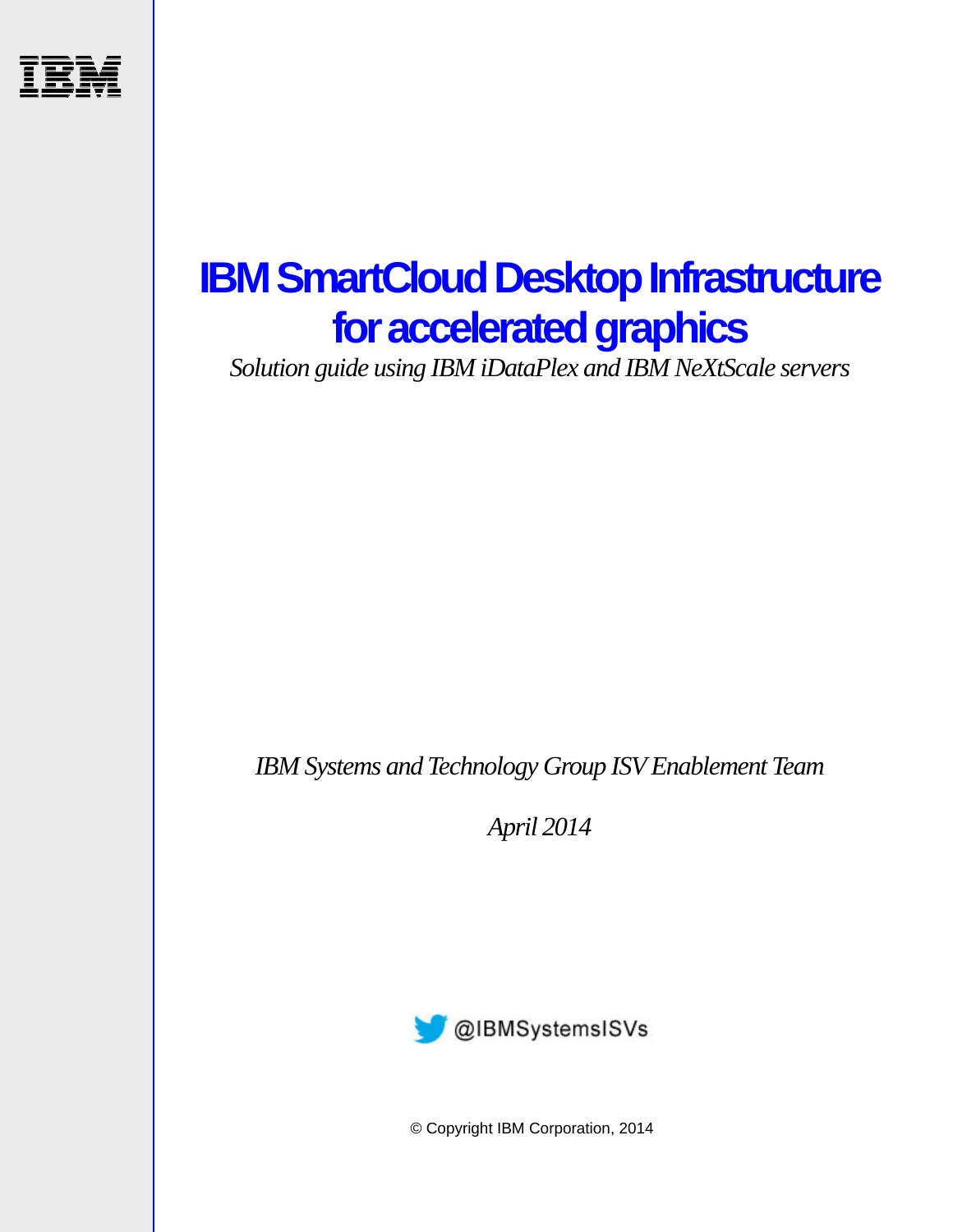

### **Table of contents**

| .26 |
|-----|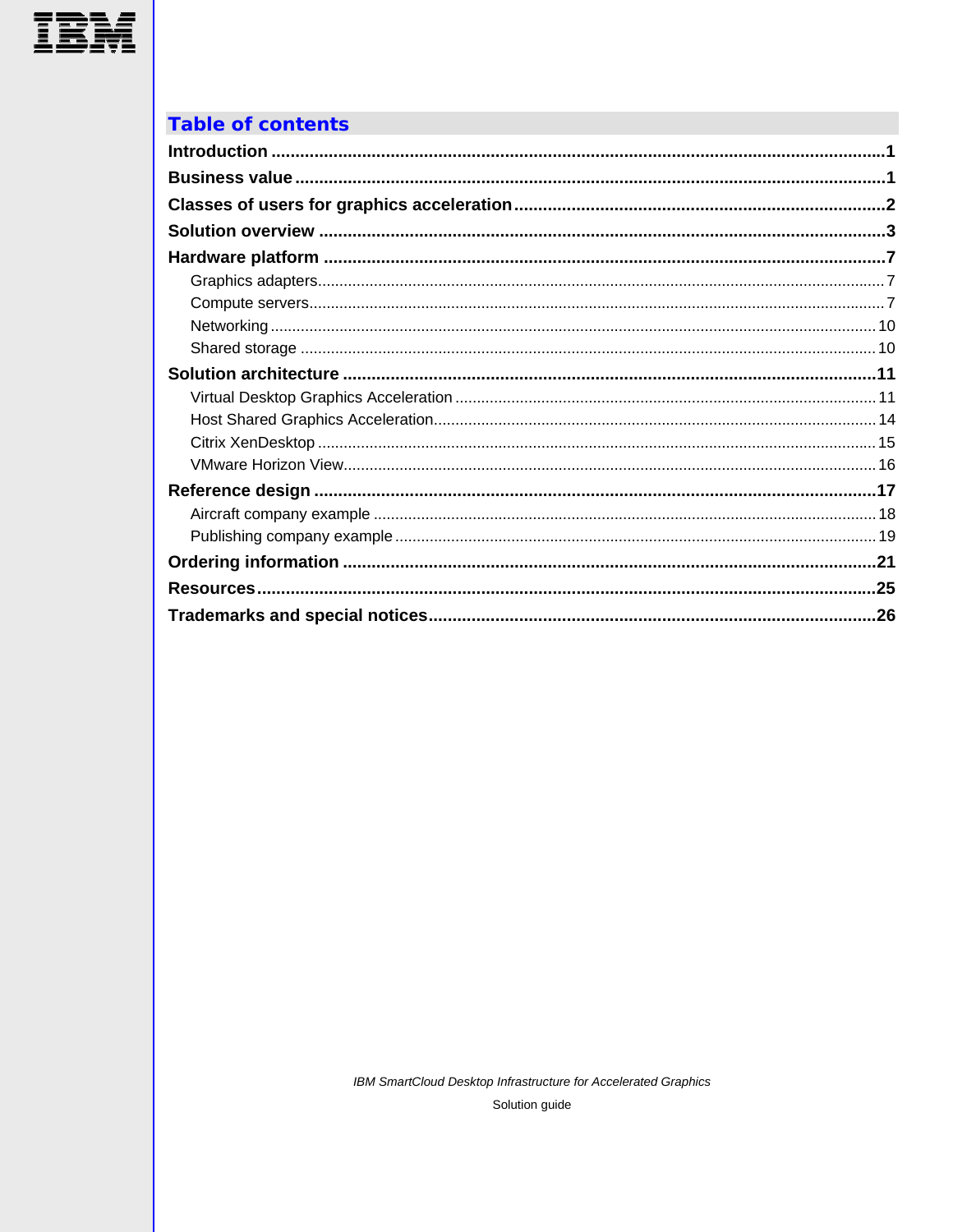<span id="page-2-0"></span>

# Introduction

The IBM® SmartCloud® Desktop Infrastructure (SDI) offers robust, cost-effective, and manageable virtual desktop solutions for a wide range of clients, user types, and industry segments. These solutions can help to increase business flexibility and staff productivity, reduce IT complexity, and simplify security and compliance. Based on a validated IBM reference architecture design, the infrastructure supports various hardware, software, and hypervisor platforms and ensures high level of confidence in component interoperability and workload support.

Increasingly, there is a customer demand for more sophisticated virtual desktops that support multimedia, business graphics, engineering graphics and technical computing visualization. This solution guide discusses the SmartCloud Desktop Infrastructure solutions for accelerated graphics for Citrix XenDesktop or VMware Horizon View using IBM iDataPlex® or ultra-dense IBM NeXtScale System servers with graphics processing units (GPUs). This solution guide only addresses Microsoft® Windows® users and not Linux® users.

### <span id="page-2-1"></span>Business value

Virtual desktop infrastructure (VDI) gives users the freedom to access their desktop applications from any device. It has recently developed traction in the market due to its many benefits, including increased security and reduced total cost of ownership (TCO). Companies that offer VDI to their employees reduce the number of desktop applications and licenses they must manage, and subsequently reduce their ongoing operational costs. At the same time, with fewer applications to manage, companies can more tightly control authorized access to the applications, protect corporate data, and ensure standards compliance.

Several key factors drive virtual desktops in today's business climate.

- Data security and compliance concerns
- Complexity and costs of managing existing desktop environments
- An increasingly mobile workforce
- The changing ownership of end-point devices with bring your own device (BYOD) programs
- The need for rapid recovery from theft, failure, and disasters

*Accelerated graphics* using GPUs is needed to accelerate the rendering of 3D scenes created by computed-aided design (CAD), computer-aided engineering (CAE), petrochemical or other technical computing or financial applications and is also very useful for multimedia content creation, simple 3D business graphics, and games. Note that this is different from *accelerating computation* using general processing on GPUs (GPGPUs).

The factors that are driving the deployment of virtual desktops are even more important for users who need accelerated graphics. Here are some examples of the business value of VDI using GPUs:

Mechanical CAD diagrams consist of one or more large files that contain the information to draw an individual part, an assembly, or a complete structural design for a car, truck, or airplane. A user has to wait for all of these files to be downloaded to their CAD workstation before they can start any work and all of the updates have to be uploaded back into the file repository. With virtual desktops, the data only needs to be transported within the data center from the file repository to the virtual desktop server. This saves time and network bandwidth. For CAE and other kinds of technical computing, the data to be downloaded is often the result of a compute-intensive calculation and could be terabytes in size, which has to be stored locally before graphical images can be rendered on the workstation.

*IBM SmartCloud Desktop Infrastructure for accelerated graphics*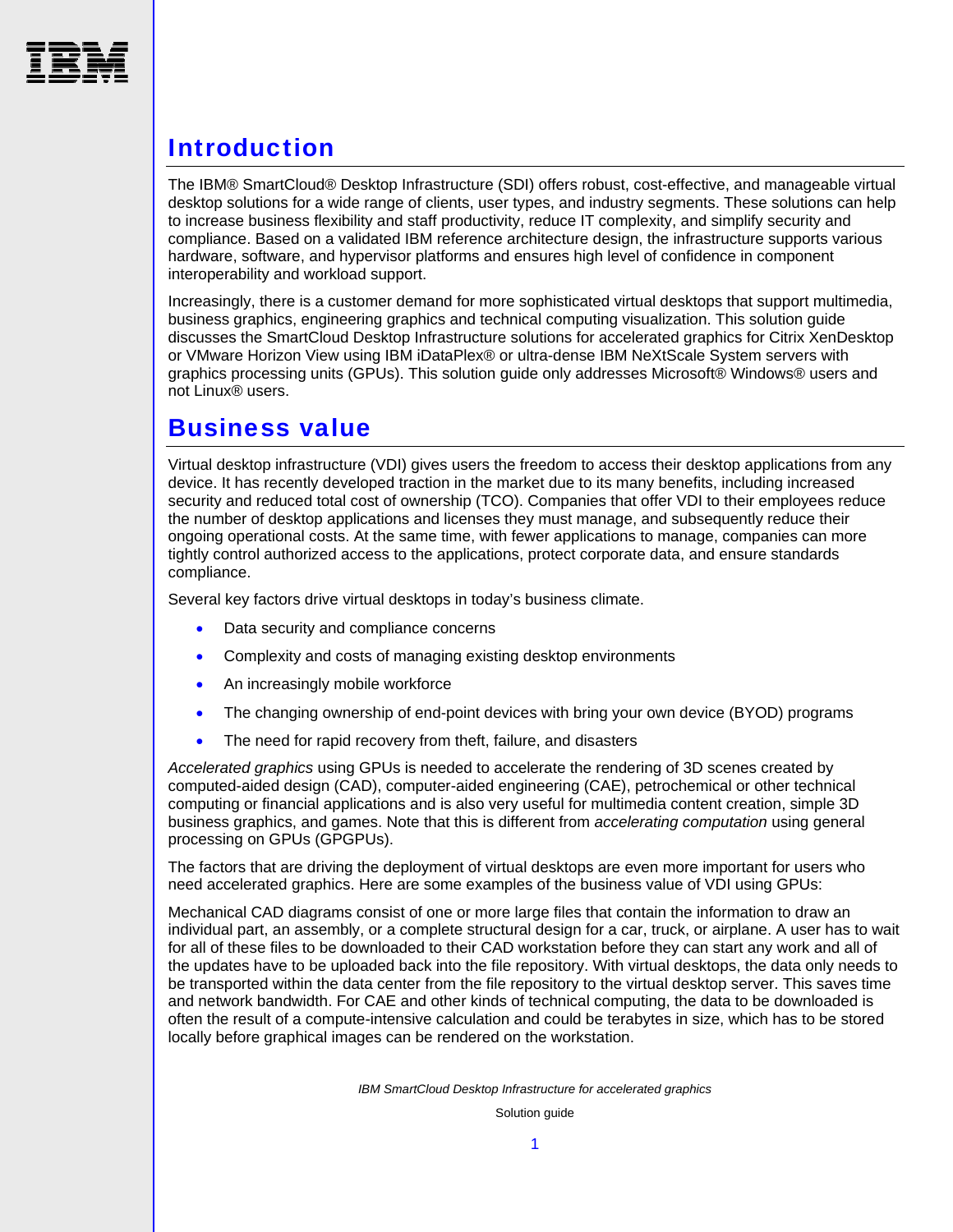

Centralization of data in the data center also helps to ensure its security. This means that intellectual property never leaves the data center (only rendered images are sent to clients). This allows vendors or partners to work on a shared design with a reduced risk of access to the complete design or theft of the intellectual property.

Centralization of work into virtual desktops in a data center can also afford an economy of scale where these desktops can be shared across workers in different time zones or with different requirements for access to accelerated graphics.

An employee on the manufacturing floor can easily bring up a view of the design on a wireless notepad or tablet to verify some aspect of the manufacturing process. Technical employees no longer need access to expensive workstations and use a simple thin-client machine with one or more screens to do their work perhaps while traveling or at a remote location. It also means that the same client machine can be used for general office work such as email, thereby eliminating a second client machine for the employee. In the case of a disaster, it is easy to setup client machines in a new location without the complexity of installing, configuring, and licensing a complete engineering workstation.

A financial analyst can have up to four high resolution displays of stock data and perform *what-if* computations without requiring the clutter and noise of a powerful workstation.

The SmartCloud Desktop Infrastructure approach offers the following advantages:

- Lowers the TCO over an extended period compared to traditional personal computers (PCs)
- Simplifies desktop administration, support, and management
- **Enhances security and compliance management**
- **Improves availability and reliability**
- Enables users to work anytime, anywhere quickly and easily, regardless of location or device
- Better supports growth initiatives for mobility and flexible work locations

### <span id="page-3-0"></span>Classes of users for graphics acceleration

A wide range of users might need access for accelerated graphics and their performance requirements vary from high-end engineering CAD users down to *knowledge workers* who occasionally need access to graphics acceleration.

For non-graphics acceleration, the terms of task worker, knowledge worker, and power user are often used. In this definition, task workers do not use graphics acceleration. Users who do require graphics acceleration can be split into three classes - GPU knowledge worker, GPU power user, and designer/engineer. [Table 1](#page-3-1) shows the types of applications that might be used for each class of user.

| <b>GPU knowledge worker</b> | <b>GPU power user</b>                  | <b>Designer/Engineer</b>                                                                  |
|-----------------------------|----------------------------------------|-------------------------------------------------------------------------------------------|
| Photoshop                   | Medium CAD                             | High-end CAD<br>$\bullet$                                                                 |
| 3D Viewer<br>Google Earth   | CAE visualization<br>Financial analyst | Petrochemical seismic time reversal<br>$\bullet$<br>or reservoir analysis                 |
|                             |                                        | Other technical computing<br>$\bullet$<br>visualization such as weather, life<br>sciences |

<span id="page-3-1"></span>*Table 1: Classes of users* 

*IBM SmartCloud Desktop Infrastructure for accelerated graphics*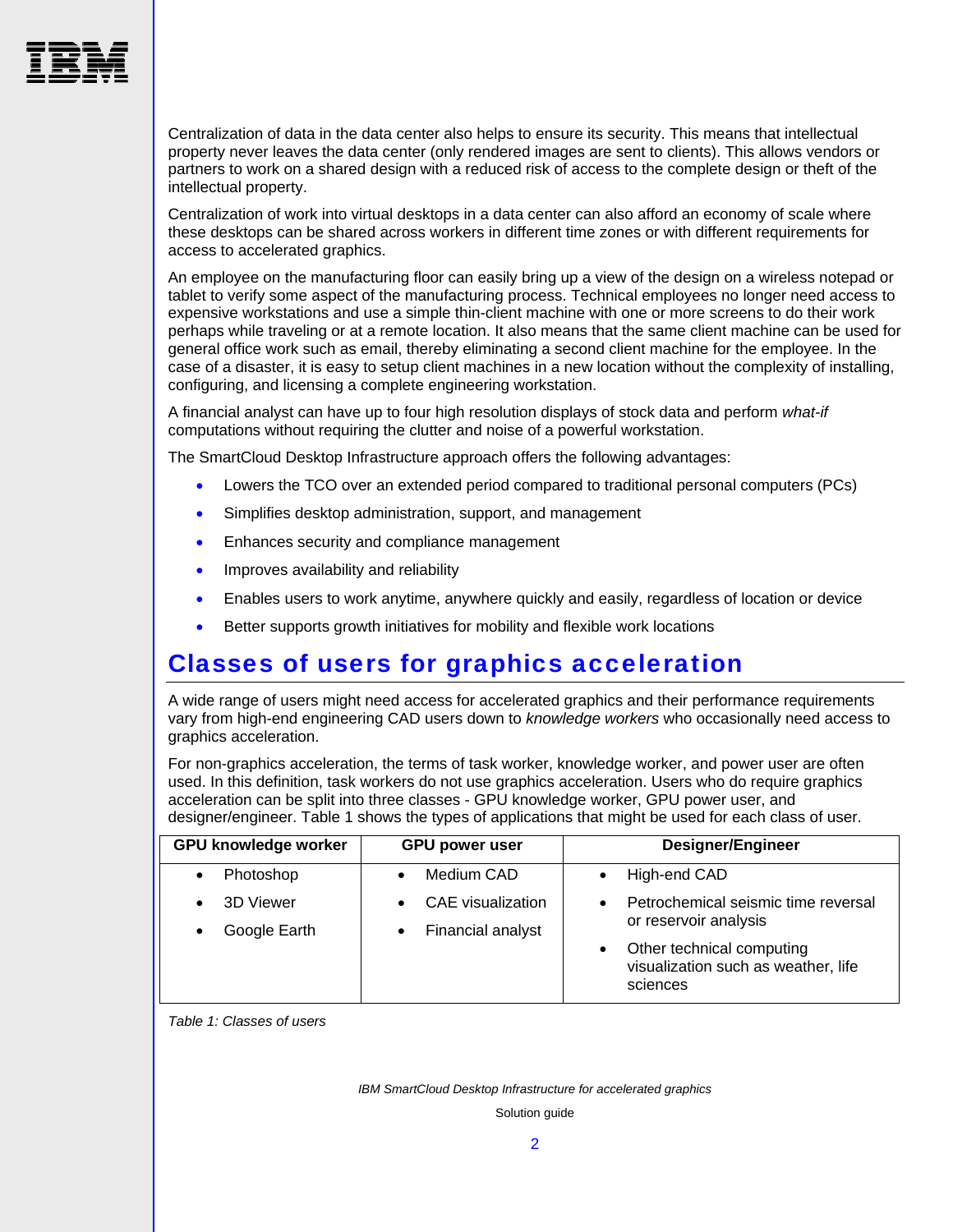

[Table 2](#page-4-1) compares the six classes of users and their typical requirements on virtual machine (VM) memory, virtual CPUs (vCPUs), display requirements, and GPU equivalent if they used a workstation. The Windows 7 Aero theme requires a vCPU and it is recommended to turn off this feature and instead use this valuable vCPU for extracting and compressing the rastered image from the GPU.

| <b>Class of user</b> | <b>VM</b> memory | <b>vCPUs</b>  | <b>Resolution</b> | <b>Displays</b> | <b>GPU equivalent</b>    |
|----------------------|------------------|---------------|-------------------|-----------------|--------------------------|
| Task worker          | $1 - 2$ GB       | < 1           | 1280 x 720        |                 | N/A                      |
| Knowledge worker     | $2 - 3$ GB       | $\mathcal{P}$ | 1920 x 1080       |                 | N/A                      |
| GPU knowledge worker | $2 - 4$ GB       | 3             | 1920 x 1080       | 1               | Quadro K600              |
| Power user           | $3 - 6$ GB       | 2             | 1920 x 1080       | 1               | N/A                      |
| GPU power user       | $4 - 8$ GB       | 3             | 2560 x 1600       | 1 or $2$        | Quadro K2000 or<br>K4000 |
| Designer/Engineer    | $8 - 16$ GB      | 4 or more     | 2560 x 1600       | Up to $4$       | Quadro K5000 or<br>K6000 |

<span id="page-4-1"></span>*Table 2: User Requirements for graphics acceleration* 

[Table 3](#page-4-2) shows a comparison of the NVIDIA GPU cards to show the relative performance and power of the Quadro K600 through Quadro K6000 devices, and therefore, the typical graphics acceleration requirements for each class of user.

|                        | Quadro<br>K600              | Quadro<br>K2000            | Quadro<br>K4000              | Quadro<br>K5000              | Quadro<br>K6000            |
|------------------------|-----------------------------|----------------------------|------------------------------|------------------------------|----------------------------|
| Stream processors      | 192                         | 384                        | 768                          | 1536                         | 2880                       |
| Texture units          | 16                          | 32                         | 64                           | 128                          | 240                        |
| Raster operation units | 16                          | 16                         | 24                           | 32                           | 48                         |
| Memory clock           | 1.8 GHz<br>DDR <sub>3</sub> | 4 GHz<br>GDDR <sub>5</sub> | 5.6 GHz<br>GDDR <sub>5</sub> | 5.4 GHz<br>GDDR <sub>5</sub> | 6 GHz<br>GDDR <sub>5</sub> |
| Frame buffer           | 1 GB                        | 2 GB                       | 3 GB                         | 4 GB                         | 12 GB                      |

<span id="page-4-2"></span>*Table 3: GPU Performance Comparison* 

### <span id="page-4-0"></span>Solution overview

The IBM SDI solution includes the following components:

- User access devices
	- Desktop PCs
	- Thin clients
	- Notebooks
	- Handheld mobile devices
- Virtual infrastructure software
	- Citrix XenDesktop or VMware Horizon View

*IBM SmartCloud Desktop Infrastructure for accelerated graphics*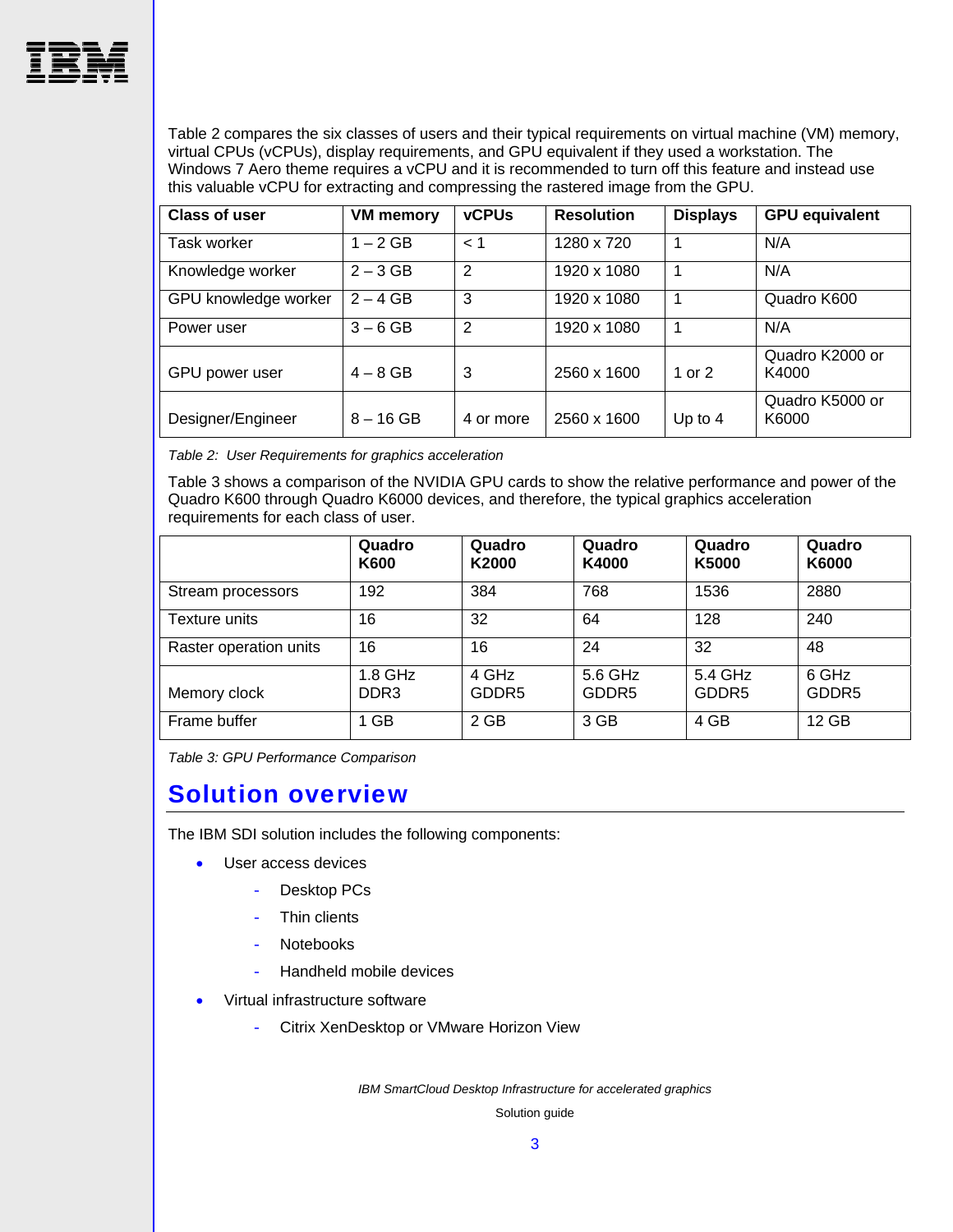

Hardware platform

- IBM iDataPlex server with visualization GPUs
- IBM NeXtScale System with visualization GPUs

[Figure 1](#page-5-0) shows the functional components of a SDI solution.



*Figure 1: Functional components of the SDI solution* 

<span id="page-5-0"></span>The SDI solution consists of three functional layers:

**User access layer** 

The user access layer is a user entry point into the virtual infrastructure. It includes traditional desktop PCs, thin clients, notebooks, and other handheld mobile devices.

#### **Virtual infrastructure services layer**

The virtual infrastructure services layer provides the secure, compliant, and highly available desktop environment to the user. The user access layer interacts with the virtual infrastructure

*IBM SmartCloud Desktop Infrastructure for accelerated graphics*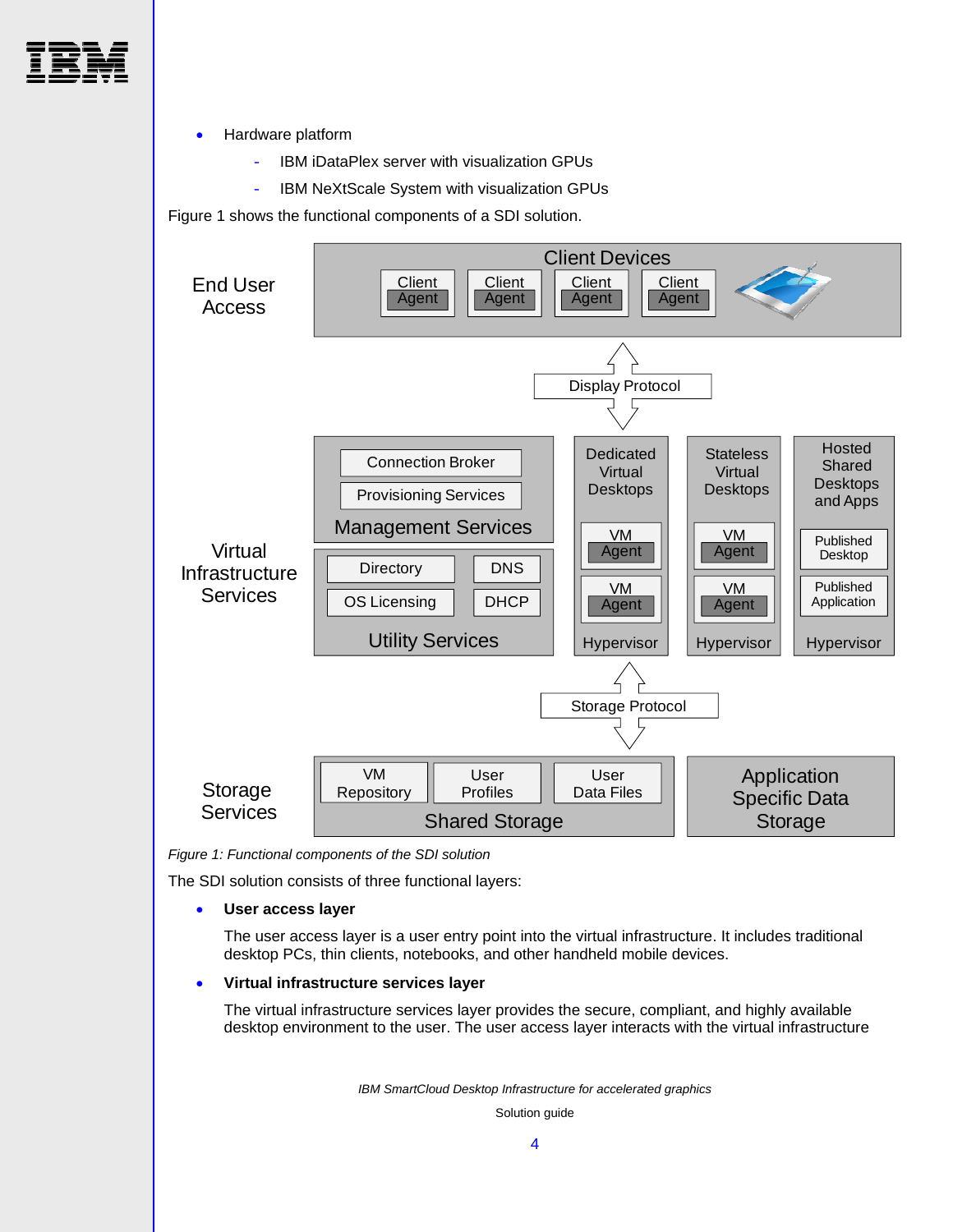

layer through display protocols such as Remote Desktop Protocol (RDP), PC over IP (PcoIP) and Independent Computing Architecture (ICA).

#### **Storage services layer**

The storage services layer stores user persona, profiles, image repositories, and VM disk files. The storage protocol is an interface between the virtual infrastructure services and storage services. The storage protocols include Network File System (NFS), Common Internet File System (CIFS), iSCSI, Fibre Channel, and Fibre Channel over Ethernet (FCoE).

The storage services layer can also provide access to the data that is used by the 3D application. Some applications access the data directly from file or block storage and others must pass through the control of a data manager or database metadata structure. For example, the PTC Creo CAD application makes requests to the PTC Windchill Product Data Management (PDM) system for permission to access and update components.

The virtual infrastructure services layer has the following key functional components:

#### **Hypervisor**

The hypervisor provides a virtualized environment for running VMs with the desktop operating systems in them. VMs can either be per user also known as a hosted virtual desktop (HVD) or shared by users and provide either published desktops or published applications.

#### **Connection broker**

The connection broker is the point of contact for the client access devices that request the virtual desktops. The connection broker manages the authentication function and ensures that only valid users are allowed access to the infrastructure. When authenticated, it directs the clients to their assigned desktops. If the virtual desktop is unavailable, the connection broker works with the management and provisioning services to have the VM ready and available.

#### **Management and provisioning services**

Management and provisioning services allow the centralized management of the virtual infrastructure, providing a single console to manage multiple tasks. These services provide image management, lifecycle management, and monitoring for hosted VMs.

#### **High availability services**

High availability (HA) services are part of the connection broker functions and ensure that the VM is up and running even if a critical software or hardware failure occurs. Note that the use of a GPU can make it harder to provide HA because of contextual information around the GPU.

A *dedicated* (*persistent* or *personal*) virtual desktop is assigned permanently to the specific user, similar to a traditional desktop PC. Users log in to the same virtual desktop image every time they connect. All changes that they make and each application that they install are saved when the user logs off. The dedicated desktop model is best for users who need the ability to install more applications and store data locally. Users that require substantial 3D graphics acceleration (for example, CAD) are most likely to have dedicated virtual desktops with RAM requirements in the range of 4 to 16 GB depending on the complexity of the application and 3D data.

A *stateless* (*pooled* or *non-persistent*) virtual desktop is allocated temporarily to the user. After the user logs off, changes to the image are discarded (reset). Then, the desktop becomes available for the next user, or a new desktop is created for the next user session. A persistent user experience (the ability to personalize the desktop and save data) is achieved through user profile management, folder redirection, and similar approaches. Specific individual applications can be provided to non-persistent desktops by using application virtualization technologies, if required.

*IBM SmartCloud Desktop Infrastructure for accelerated graphics*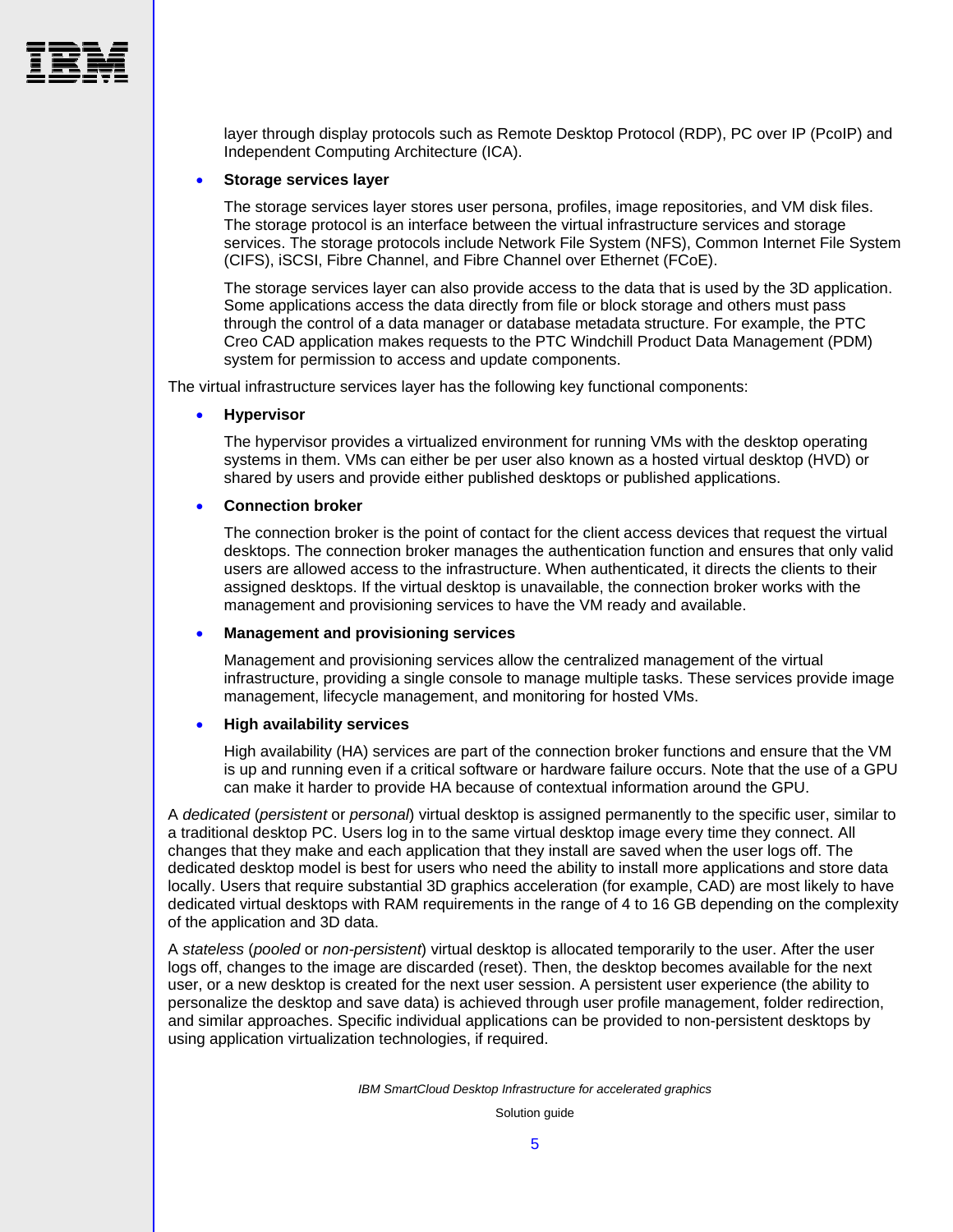

*Shared virtual desktops or shared virtual applications* are a special case of a stateless HVD in which the user shares resources in a single VM with other users. This sharing can be exposed to the user as a desktop or as a single application.



[Figure 2](#page-7-0) shows the logical connectivity topology that supports the VDI solution.

*Figure 2: VDI solution logical connectivity topology* 

<span id="page-7-0"></span>The following three networks are defined in the VDI solution.

- Storage network. Carries storage traffic between VDI servers and the NAS system
- Management network. Supports management, provisioning, and monitoring tasks
- Client network. Connects VDI clients (users) to VDI servers

Functional layers and components are supported by a hardware infrastructure platform that must provide the following features:

- Sufficient computing power to support demanding workloads
- Scalability to meet future growth requirements

*IBM SmartCloud Desktop Infrastructure for accelerated graphics*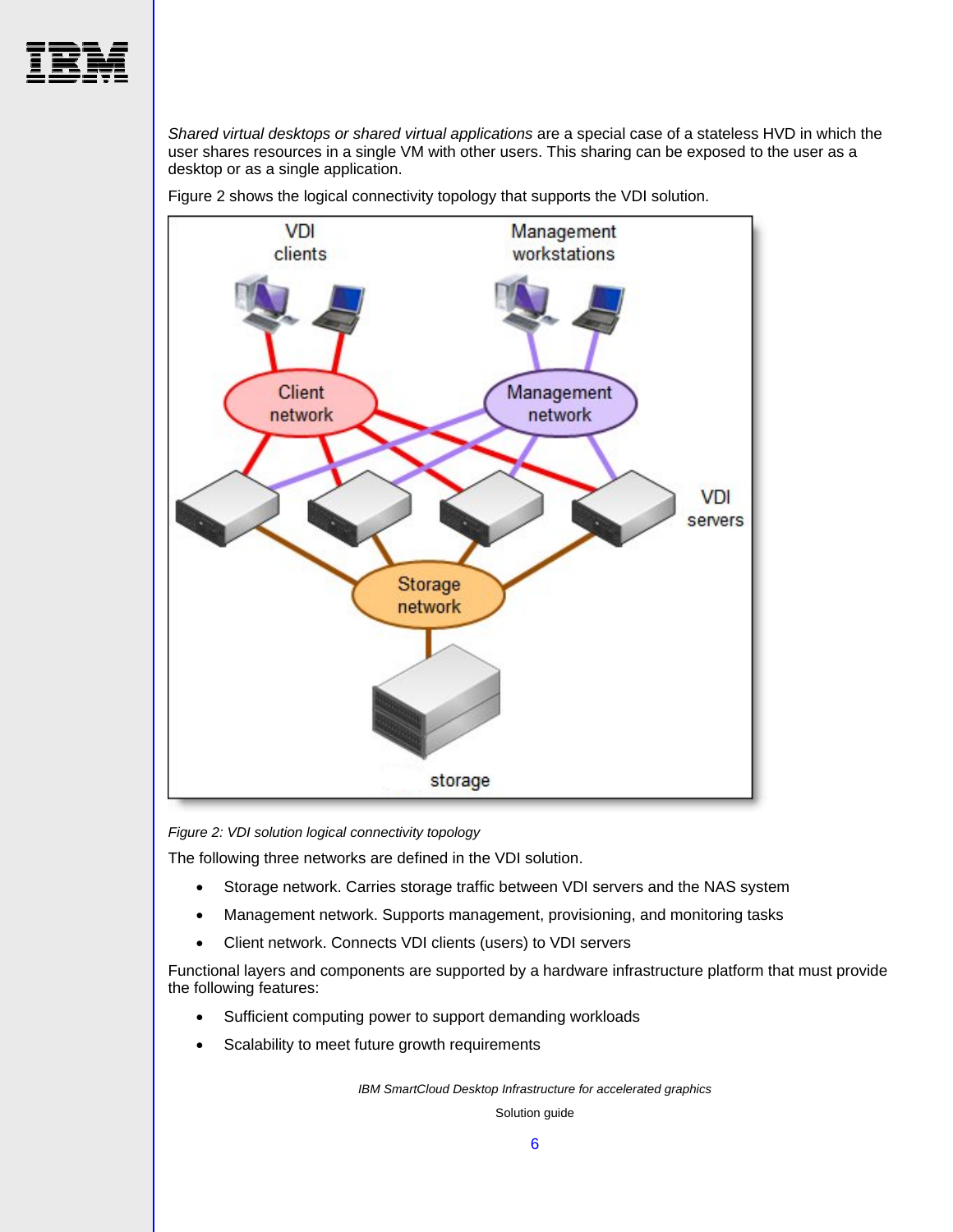

- Reliability to support business continuity and 24x7 operations
- High-speed, low-latency, and networking for a better user experience
- Cost-efficient storage to handle large amounts of VM and user data
- Centralized management of combined physical and virtual infrastructure from a single user interface to simplify and automate deployment, maintenance, and support tasks

IBM System x iDataPlex or NeXtScale servers, combined with IBM RackSwitch™ networking technologies and IBM storage systems such as the IBM Storwize V7000, represent a robust infrastructure platform that meets these requirements.

### <span id="page-8-0"></span>Hardware platform

Combined into a single infrastructure, IBM server and networking systems offer unique capabilities that make this infrastructure an exceptional choice for the deployment of the SmartCloud Desktop Infrastructure solution.

#### <span id="page-8-1"></span>Graphics adapters

NVIDIA's Kepler GPU-based GRID K1 and K2 adapters are specifically designed to enable rich graphics in virtualized environments. The K1 and K2 adapters are full-length, double width PCIe x16 adapters.

The GRID adapters feature the NVIDIA Kepler architecture that, for the first time, allows "[Hardware](#page-14-0)  [virtualization of GPU](#page-14-0)" – see page [13.](#page-14-0) This means multiple users can share a single GPU, improving user density while providing true PC performance and compatibility. NVIDIA's patented low-latency remote display technology greatly improves the user experience by reducing the lag that users feel when interacting with their virtual machine. With this technology, the virtual desktop screen is pushed directly to the remoting protocol.

The Kepler GPU includes a high-performance H.264 encoding engine capable of encoding simultaneous streams with superior quality and offloads this work from the processor. The Citrix HDX 3D Pro extensions to ICA use H.264 to reduce data stream bandwidth requirements.

The NVIDIA GRID K1 adapters include four Kepler-based GPUs and 16 GB of DDR3 memory and are designed to host the maximum number of concurrent users. Each of the four K1 GPUs is equivalent to a Quadro K600. The NVIDIA GRID K2 adapters include two higher end Kepler GPUs and 8 GB of DDR5 memory. Each of the two K2 GPUs is equivalent to a Quadro K5000. Refer to [Table 3](#page-4-2) on page [3](#page-4-2) for a comparison of GPU performance.



*Figure 3: NVIDIA GRID GPU adapter* 

#### <span id="page-8-2"></span>Compute servers

IBM System x servers are developed, quality tested, and certified by IBM, a leading vendor in technology patents for 20 years running, and they are backed by IBM's incomparable worldwide service and support.

*IBM SmartCloud Desktop Infrastructure for accelerated graphics*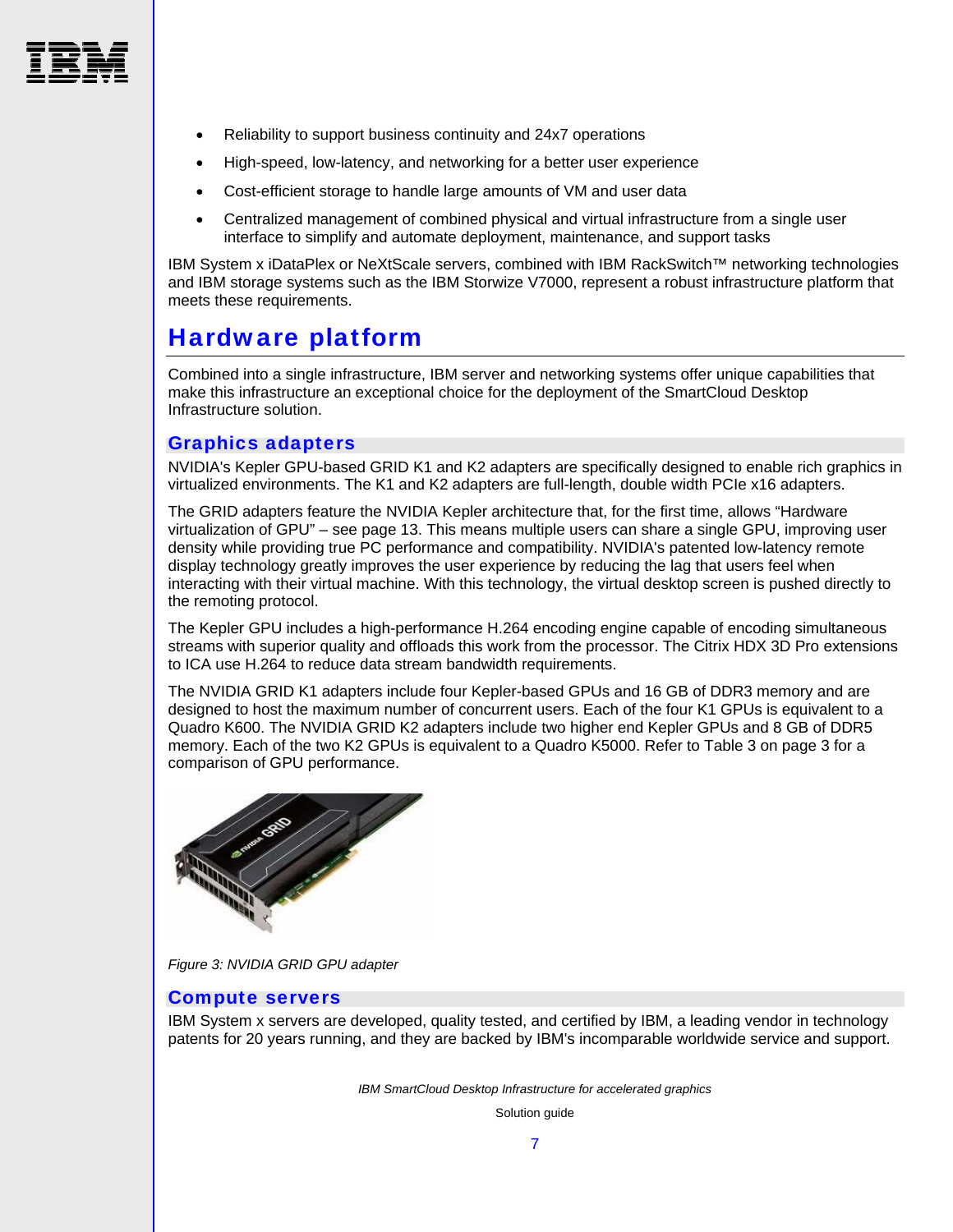

IBM System x servers deliver business value over the long term because of advancements in scalability, reliability, and performance, combined with flexible configuration options, energy-efficient components, and robust systems management tools.

System x servers provide sufficient processing capacity for the most demanding SmartCloud Desktop Infrastructure deployments requiring graphics acceleration.

#### **IBM iDataPlex dx360 M4**

The IBM iDataPlex dx360 M4 server supports the powerful 130 W Intel® Xeon® processor E5-2697 v2, up to 256 GB of memory, and IBM Virtual Fabric I/O connections The iDataPlex dx360 server supports up to two NVIDIA GRID K1 or K2 GPU adapters.

The PCIe tray attaches to a single iDataPlex dx360 M4 server and forms a 2U server that installs in the 2U chassis. With two 2U riser cards, the combined unit has the following expansions:

- Two double-wide PCIe graphic cards in the upper half of the chassis, slots 3 and 4, each PCIe 3.0 x16 supporting full-height, full-length, double-width PCIe adapters
- Two PCIe cards in the lower half of the chassis, slots 1 and 2, each PCIe 3.0 x8 supporting fullheight, half-length PCIe adapters
- Two disk bays on the left for either two 3.5-inch disk drives, four 2.5-inch disk drives, or eight 1.8 inch solid-state drives (SSDs)



#### *Figure 4: VDI shows the configuration with the PCIe tray*

The iDataPlex dx360 M4 2U chassis is designed to be installed in the IBM System x iDataPlex rack. This 100U rack (50U in each half) was specifically designed with a reduced depth to meet high-density data center requirements. It allows infrastructure components, such as switches and power distribution units to be installed into the rack in vertical pockets without sacrificing valuable server space. It is also possible to install the iDataPlex dx360 M4 2U chassis into a standard 19-inch rack.

*IBM SmartCloud Desktop Infrastructure for accelerated graphics*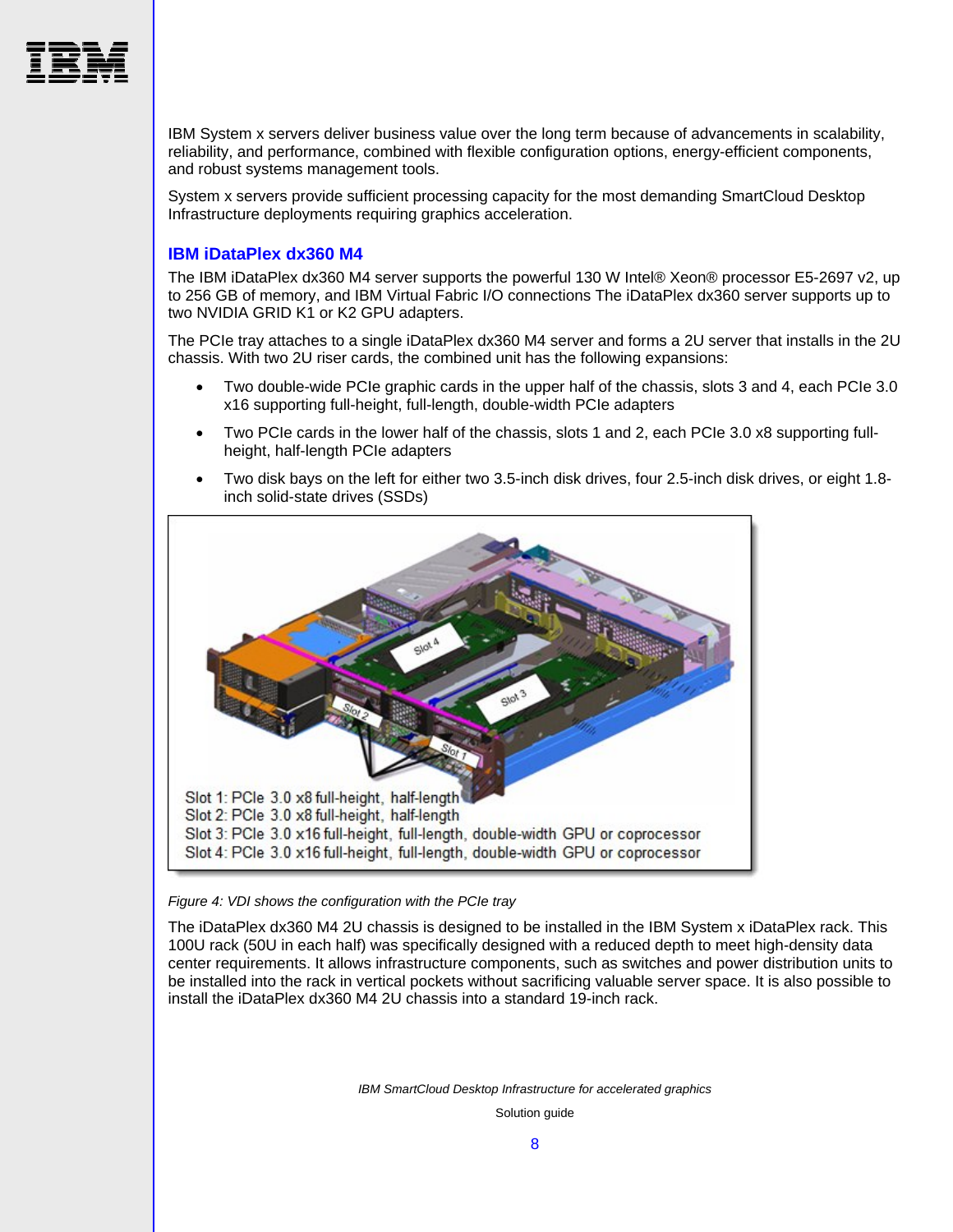

#### **IBM NeXtScale System**

IBM NeXtScale System is a new high-performance computing (HPC) offering from IBM. This new dense offering is based on our experience with IBM iDataPlex and IBM BladeCenter® along with a tight focus on emerging and future client requirements. The IBM NeXtScale n1200 enclosure and IBM NeXtScale nx360 M4 servers are designed to optimize density and performance within typical data center infrastructure limits. The 6U NeXtScale n1200 enclosure fits in a standard 19-inch rack and up to twelve nx360 M4 servers can be installed into the enclosure.

The IBM NeXtScale nx360 also supports the most powerful 130 W Intel Xeon processor E5-2697 v2, up to 256 GB of memory, and IBM Virtual Fabric I/O connections to provide scalable, high-density virtual desktop deployments. The NeXtScale nx360 supports up to two 2.5-inch simple swap SAS/SATA HDDs or SSDs, or four 1.8-inch simple-swap SSDs and up to two NVIDIA GRID K1 or K2 graphics adapters. The two graphics adapters use an extension tray which doubles the height of the NeXtScale nx360. This allows up to six NeXtScale nx360 servers in a 6U NeXtScale n1200 chassis.



*Figure 5: NeXtScale nx360 showing GPU tray with two double height GPUs* 

The six compute nodes are installed in the IBM NeXtScale n1200 enclosure as shown in [Figure 6.](#page-10-0)



<span id="page-10-0"></span>*Figure 6: Front view of the IBM NeXtScale n1200 enclosure* 

*IBM SmartCloud Desktop Infrastructure for accelerated graphics*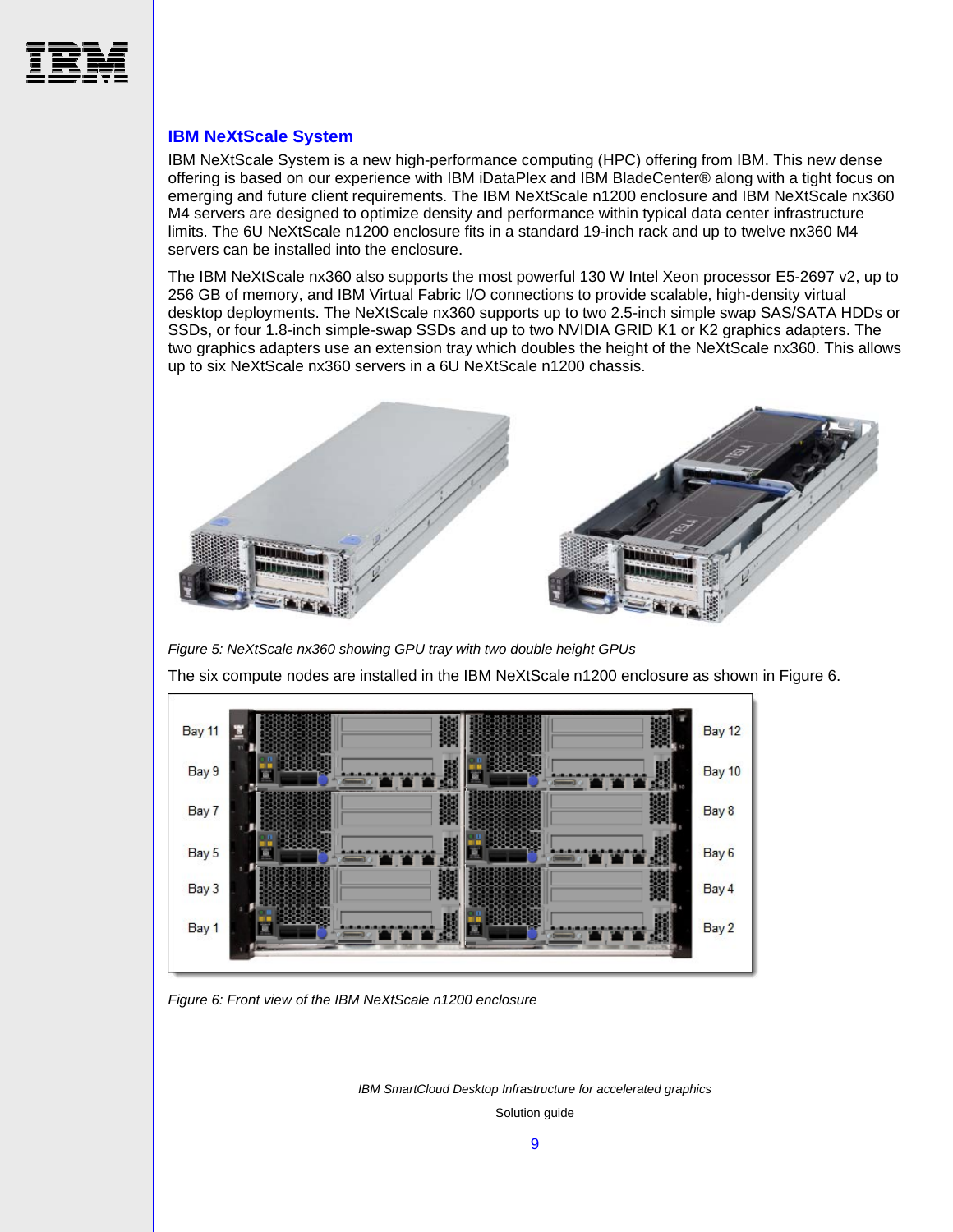<span id="page-11-0"></span>

#### **Networking**

SmartCloud Desktop Infrastructure requires sufficient network bandwidth and efficient traffic management to host as many VMs as possible to ensure that all computing resources are not underused. IBM system networking offerings can help to reduce communication latency and provide the required bandwidth, supporting 10 Gb Ethernet local area network (LAN) connectivity with 10 or 40 Gb uplinks. Virtual Fabric Adapters offer virtual network interface card (NIC) capability to allow up to eight isolated logical ports on a single adapter, with controllable bandwidth allocation per port to manage traffic prioritization.

The bandwidth to the VDI clients is usually much greater for virtual desktops and virtual applications that require graphics acceleration. This is because each *frame* is a rendered image that needs to be sent to the client and each frame could have a very high resolution up to 2560 by 1600 pixels, and more for multiple displays. These users also require a reasonable frame rate per second in order to reduce or eliminate visual artifacts when the graphics image changes. A rate of 24 frames per second is common for the film industry and is sufficient for most users. It is possible to have as few as five frames a second but it becomes hard to use the application at that rate. In general, a 10 GbE LAN connection is recommended for heavy use of VDI graphics acceleration.

Lower speed wide area networks (WANs) can also be used but 2 Mbps per user is a reasonable minimum but for multiple displays and/or higher screen resolutions, the required bandwidth might be upwards of 10 Mbps.

For WANs, it is also important to consider latency. For 24 frames per second, the latency should be 40 milliseconds at most. Most WANs have higher latencies and a 200-millisecond latency would only allows a maximum of 5 frames per second, which is at the very low end of frame speed and application usability. A reasonable objective for most users would be 50 milliseconds; or 20 frames per second.

#### <span id="page-11-1"></span>Shared storage

SDI requires shared storage to store virtual machine images, user home directories, and other desktop related data. The supported file-based protocols are CIFS and NFS with 10 Gb Ethernet and the supported block-based protocols are iSCSI or FCoE with 10 Gb ethernet as well as Fiber Channel. The choice of storage networking is a major decision point for overall system and the type of storage.

The IBM Storwize V3700 and IBM Storwize V7000 storage systems provide block-based shared storage solution that scale from entry virtual desktop environments up to very large enterprise solutions. The Storwize V3700 delivers efficient, entry-level configurations that are designed to meet the needs of small and mid-sized businesses. With the ability to consolidate and share data at an affordable price, Storwize V3700 offers advanced software capabilities that are usually found only in more expensive systems. The Storwize V7000 system delivers enterprise-level storage with up to 960 hard disk or flash drives. Both Storwize systems offer a large flash cache and IBM Easy Tier® which can store the most frequently accessed data on flash drives. Windows Storage Server 2012 can be deployed as a failover cluster with two IBM servers and the external shared Storwize V3700 or Storwize V7000 storage system. The high availability cluster performs file serving tasks hosting CIFS and NFS file shares for Windows-based VDI users.

The IBM System Storage N series systems provide powerful virtualization and thin provisioning capabilities to help you maximize storage utilization and minimize the use of power, cooling, and floor space. At the same time, you can improve staff productivity with an integrated suite of application-aware manageability software that offers policy-based automation to otherwise manual tasks, improving storage efficiency.

*IBM SmartCloud Desktop Infrastructure for accelerated graphics*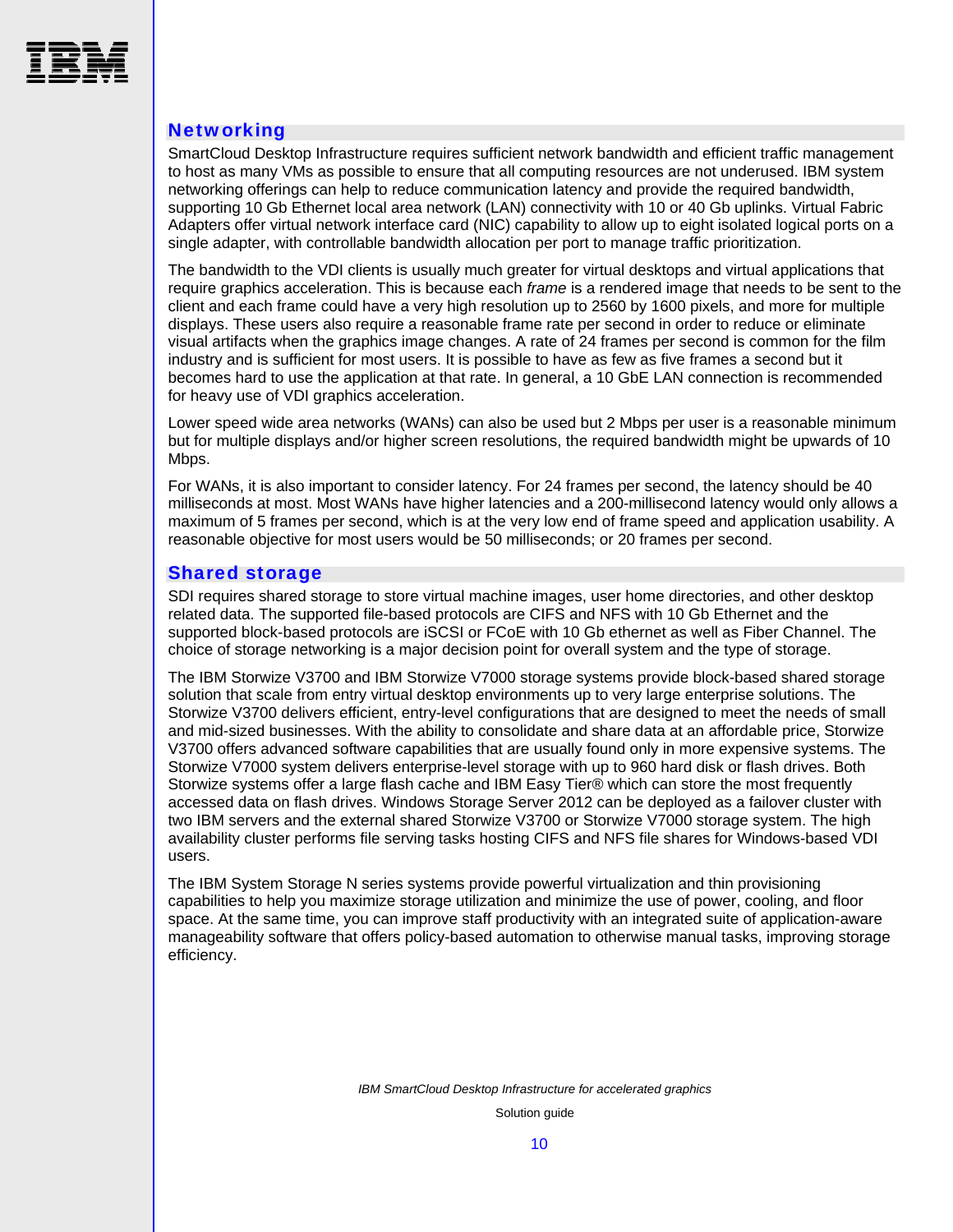<span id="page-12-0"></span>

# Solution architecture

IBM SDI with Citrix XenDesktop or VMware Horizon View can help to transform Microsoft Windows desktops and applications that require graphics acceleration into a cloud-type service that is accessible on virtually any device, anywhere.

Both Citrix XenDesktop and VMware Horizon View provide a method to use software emulation of a GPU, This can be processor-intensive and disruptive to other users who have a choppy experience because of reduced processor performance. Software emulation is not recommended for any user who requires graphics.

#### <span id="page-12-1"></span>Virtual Desktop Graphics Acceleration

For users who need virtual desktops with graphics acceleration, there are three options of how to use the GPU as summarized in [Table 4.](#page-12-2) The best option for a particular application, user, or environment depends upon its performance characteristics and there is no single prescriptive choice.

| <b>Characteristic</b>                                     | <b>Dedicated GPU</b>       | <b>Shared GPU</b>    | <b>GPU hardware</b><br>virtualization                |
|-----------------------------------------------------------|----------------------------|----------------------|------------------------------------------------------|
| Performance/cost per user                                 | <b>Best</b><br>performance | Low cost per<br>user | Flexible choice of cost per<br>user and performance. |
| Guaranteed GPU performance                                | Yes                        | <b>No</b>            | Yes                                                  |
| Supports motion (live migraion of VMs)                    | No.                        | Yes                  | No.                                                  |
| All versions of 3D APIs supported<br>(DirectX and OpenGL) | All                        | Limited              | All                                                  |
| Recommended for Designer/Engineer                         | Yes                        | <b>No</b>            | Yes                                                  |
| Recommended for GPU power user                            | <b>No</b>                  | <b>No</b>            | <b>Yes</b>                                           |
| Recommended for GPU knowledge<br>worker                   | No                         | <b>No</b>            | Yes                                                  |
| ESXi hypervisor support                                   | Yes                        | Yes                  | <b>No</b>                                            |
| XenServer hypervisor support                              | Yes                        | <b>No</b>            | Yes                                                  |
| Citrix XenDesktop/XenApp support                          | XenDesktop                 | XenDesktop           | XenDesktop                                           |
| <b>VMware Horizon View support</b>                        | Yes                        | Yes                  | No                                                   |

<span id="page-12-2"></span>*Table 4: Summary of options for virtual desktop graphical acceleration* 

#### **Dedicated GPU**

With desktop PCs and workstations, a user has complete and sole access to a GPU. In a virtualized environment, the same pattern can be used where a user has access to their own dedicated GPU. Naturally, this limits the number of users on a server to the number of GPUs available on that server. For example an iDataPlex dx360 M4 server has a capacity of two GRID K2 adapters and can therefore support up to four users per server.

The dedicated GPU option as depicted in [Figure 7](#page-13-0) requires support from the hypervisor and is most often used by designers, engineers, or scientists who need the best possible performance and work in fields such as CAD, financial trading, CAE, petrochemical, and other technical computing applications.

*IBM SmartCloud Desktop Infrastructure for accelerated graphics*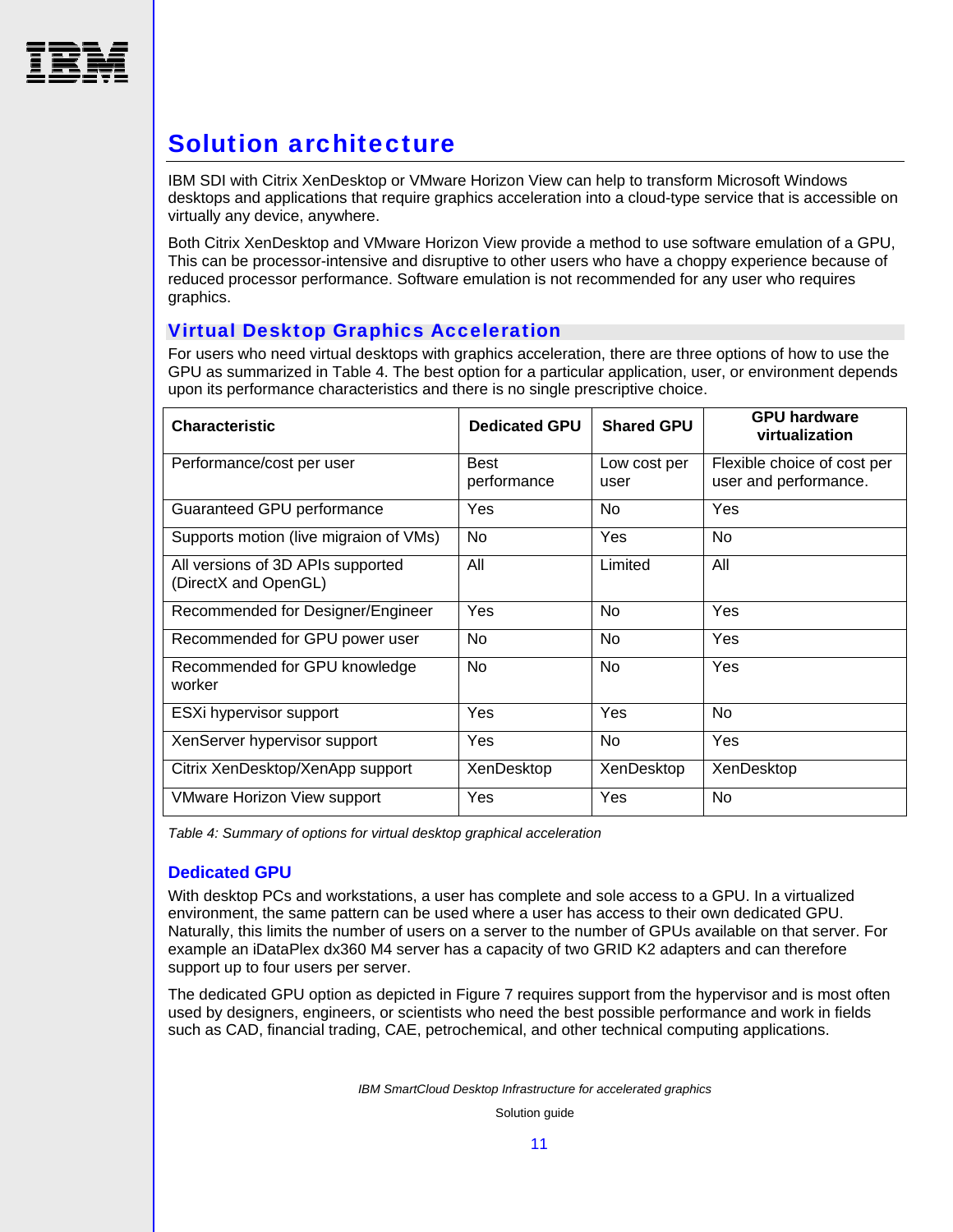

The VMware ESXi hypervisor 5.x implements a virtual dedicated graphics acceleration (vDGA) mode that can be used by both VMware Horizon View and Citrix XenDesktop. The Citrix XenServer 6.x hypervisor implements a GPU pass-thru mode that can only be used by Citrix XenDesktop.



<span id="page-13-0"></span>*Figure 7: Dedicated GPU* 

#### **Shared GPU**

VMware ESXi hypervisor 5.1 and later also supports a GPU sharing mode called virtual shared graphics acceleration (vSGA) as shown in [Figure 8](#page-14-1). vSGA is a form of software virtualization of a GPU and can be used with both VMware View Horizon and Citrix XenDesktop. The number of users is limited by the processor, memory, and GPU usage in the server.

At any particular time, multiple users might be trying to access the GPU at the same time. This means that there can be choppy performance because each user is essentially vying for dedicated use of the GPU. For this reason, the vSGA GPU sharing option is not generally recommended.

*IBM SmartCloud Desktop Infrastructure for accelerated graphics*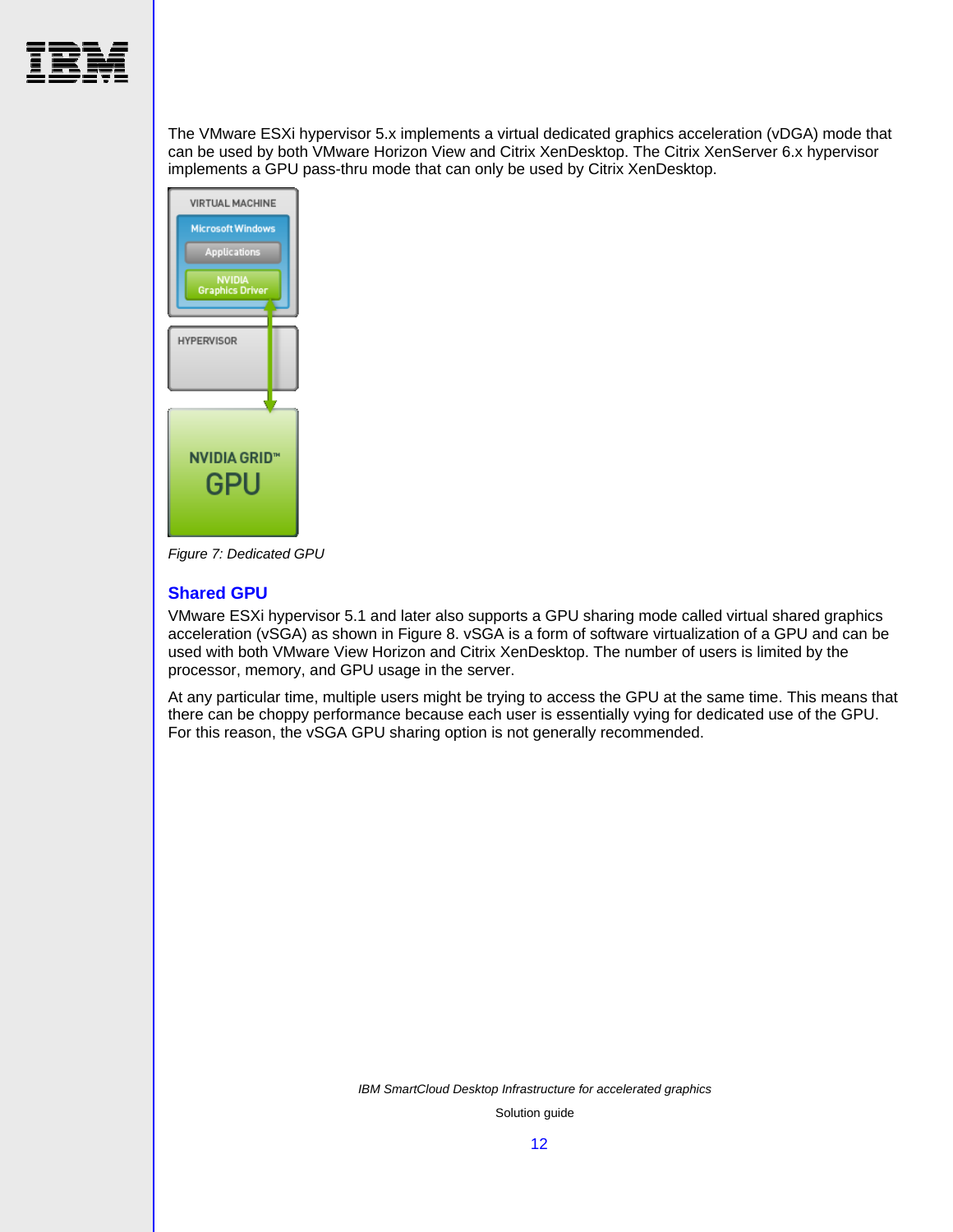



*Figure 8: VMware ESXi vSGA (shared GPU)* 

#### <span id="page-14-1"></span>**Hardware virtualization of GPU**

<span id="page-14-0"></span>Software virtualization of a GPU can be problematic because of contention for GPU resources by multiple users. This problem is resolved by using hardware virtualization whereby the hardware is partitioned and each user only has access to their partition. The NVIDIA GRID GPUs were specifically designed to manage this partitioning and ensure each user can have simultaneous, unimpeded access to their assigned partition. The NVIDIA vGPU manager can assign up to eight users per GPU chip.

NVIDIA has defined profiles that specify the size of each partition, and therefore, the number of simultaneous users for each GRID adapter. Because the number of users for a given profile is fixed, the maximum number of users is also fixed. [Table 5](#page-15-1) gives the name of the profile, the type of GRID adapter (K1 or K2), the number of users per adapter and the allocated GPU resources. The last column gives an indication of the type of user for that profile.

*IBM SmartCloud Desktop Infrastructure for accelerated graphics*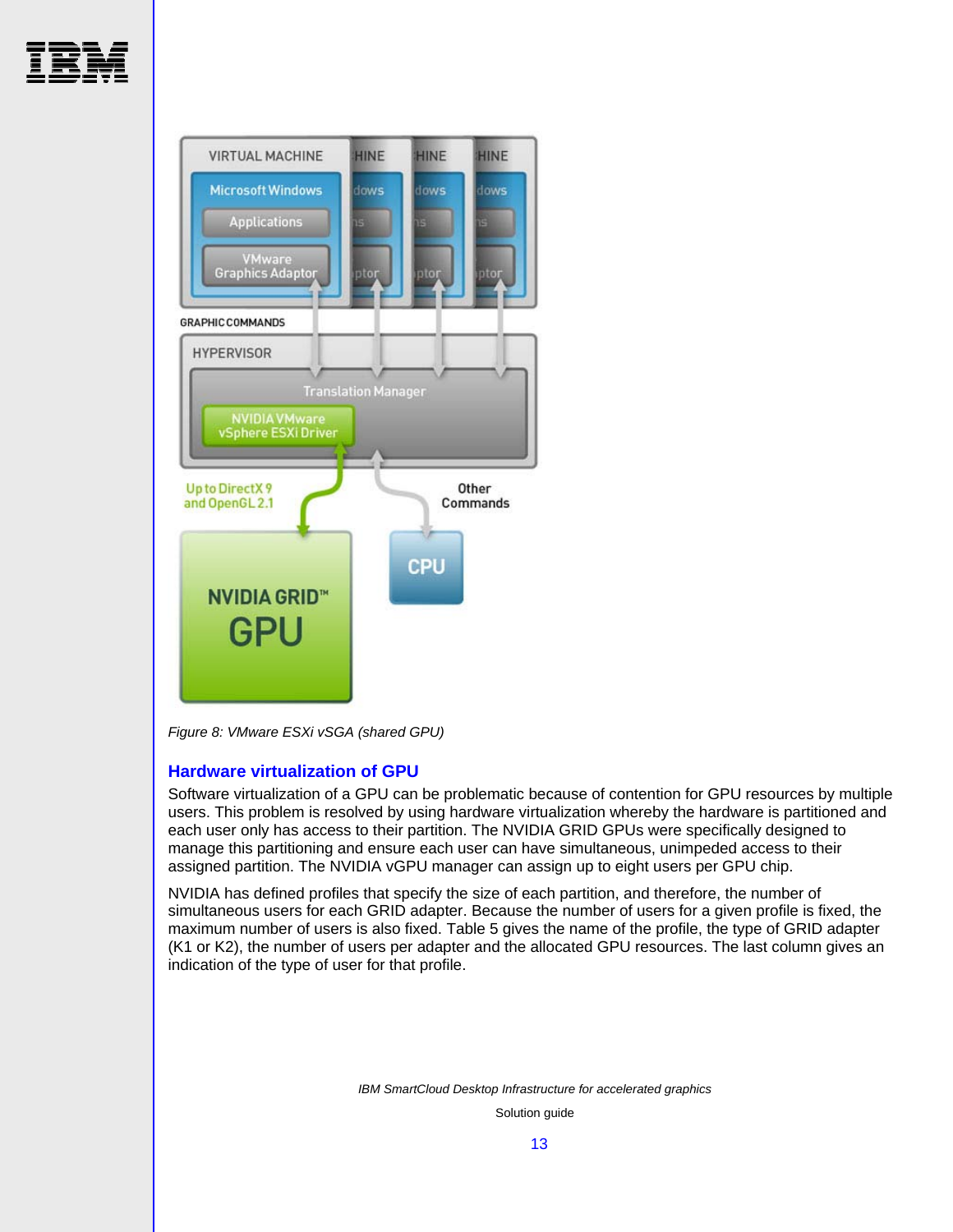

| <b>GRID</b><br>adapter | Profile<br>name  | Number<br>of users | Graphics<br>memory | Maximum<br>displays | Maximum<br>resolution | Use cases            |
|------------------------|------------------|--------------------|--------------------|---------------------|-----------------------|----------------------|
|                        | K260Q            | 4                  | 2 GB               | 4                   | 2560 x 1600           | Designer/Engineer    |
|                        | <b>K240Q</b>     | 8                  | 1 GB               | 2                   | 2560 x 1600           | GPU power user       |
| K <sub>2</sub>         | K220Q            | 16                 | $0.5$ GB           | $\overline{2}$      | 2560 x 1600           | GPU power user       |
|                        | K <sub>200</sub> | 16                 | $0.25$ GB          | $\overline{2}$      | 1900 x 1200           | GPU knowledge worker |
|                        | K140Q            | 16                 | 1 GB               | 2                   | 2560 x 1600           | GPU power user       |
| K <sub>1</sub>         | K120Q            | 32                 | $0.5$ GB           | $\overline{2}$      | 2560 x 1600           | GPU power user       |
|                        | K <sub>100</sub> | 32                 | $0.25$ GB          | $\overline{2}$      | 1900 x 1200           | GPU knowledge worker |

<span id="page-15-1"></span>*Table 5: Virtual GPU profiles* 

The profiles ending with the letter "Q" require certification of applications. These users were probably already using a graphics workstation with an included GPU. The GPU usage requirements determine which profile to use.

For designers/engineers, it is recommended that the K260Q profile or a dedicated GPU should be used. A server with two GRID K2 adapters can support eight users, with two users sharing each physical GPU.

For GPU power users, it is recommended that the K240Q, K220Q, K140Q, or K120Q profile is used. A server with two GRID K1 adapters can support up to 64 users, with eight users sharing each physical GPU.

For GPU knowledge workers, it is recommended to use the K100 or K200 profile. A server with two GRID K1 adapters can support up to 64 users, with eight users sharing each physical GPU.

#### Host Shared Graphics Acceleration

<span id="page-15-0"></span>Citrix, using its XenApp technology, also supports hosted shared desktops and hosted shared applications whereby one or more users can share a virtual machine. The VM may utilize a dedicated GPU using either ESXi with vDGA, or XenServer with pass-thru mode as shown in [Figure 9](#page-15-2) below. In this case, more than one user has access to the VM and shares the GPU with other users.



<span id="page-15-2"></span>*Figure 9: Citrix XenApp Sharing of a GPU* 

*IBM SmartCloud Desktop Infrastructure for accelerated graphics*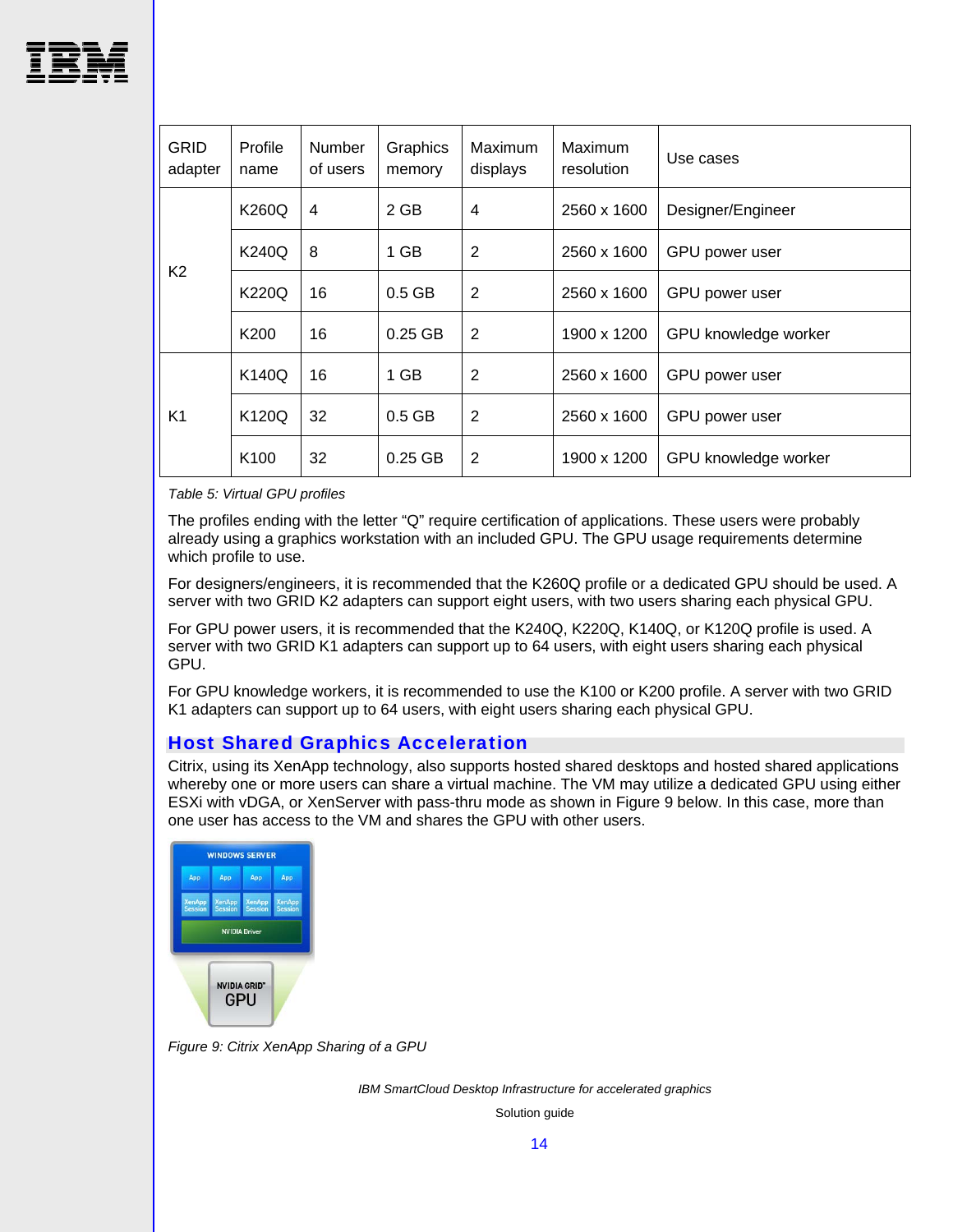

[Table 6](#page-16-1) summarizes the characteristics of using XenApp with a dedicated GPU.

| <b>Characteristic</b>                                  | XenApp use of a dedicated GPU |
|--------------------------------------------------------|-------------------------------|
| Performance/cost per user                              | Good                          |
| Guaranteed GPU performance                             | Yes                           |
| Supports motion (live migration of VMs)                | No.                           |
| All versions of 3D APIs supported (DirectX and OpenGL) | All                           |
| Recommended for Designer/Engineer                      | No.                           |
| Recommended for GPU power user                         | No.                           |
| Recommended for GPU knowledge worker                   | Yes                           |
| ESXi hypervisor support                                | Yes                           |
| XenServer hypervisor support                           | Yes                           |
| Citrix XenDesktop/XenApp support                       | XenApp                        |
| <b>VMware Horizon View support</b>                     | No                            |

<span id="page-16-1"></span>*Table 6: Summary for hosted shared virtual desktop/virtual application graphical acceleration* 

#### Citrix XenDesktop

<span id="page-16-0"></span>By using the open architecture of Citrix XenDesktop, customers can adopt desktop virtualization quickly and easily with any hypervisor, storage, or management infrastructure.

The following XenDesktop features provide a familiar experience for the user:

- Multiple monitor support
- 3D graphics business application support
- Multimedia support
- Printing from a virtual desktop
- Accessing USB devices and other peripheral devices such as a 3D mouse
- Roaming user profiles
- XenDesktop offers several levels of security features, including:
- Multifactor authentication
- Traffic encryption
- **•** Built-in password management
- Secure Sockets Layer (SSL) tunneling to ensure that all connections are encrypted

The following Citrix XenDesktop features provide centralized administration and management:

- Microsoft Active Directory
- Web-based administrative console
- Automated desktop provisioning and storage optimization

*IBM SmartCloud Desktop Infrastructure for accelerated graphics*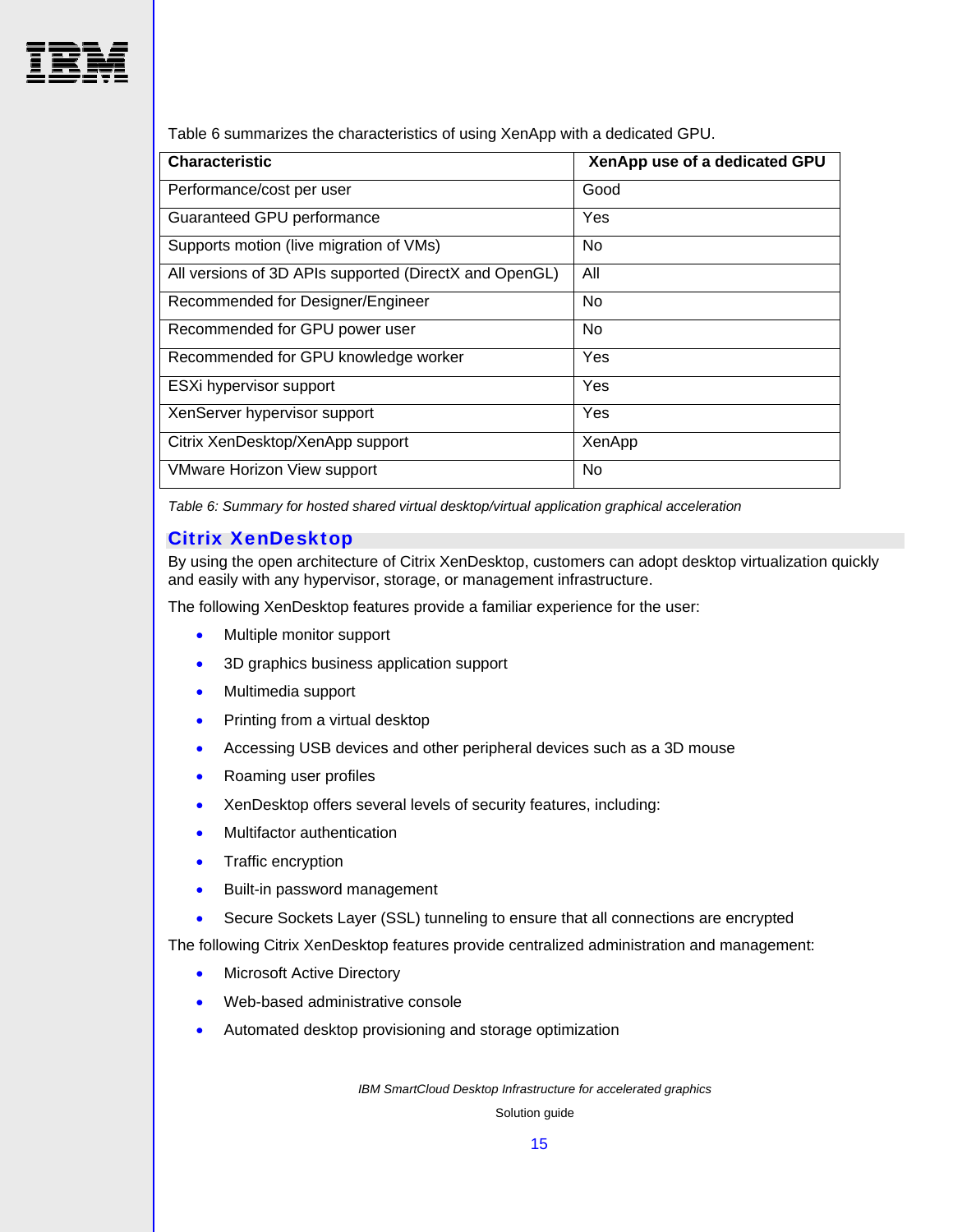

XenDesktop includes the following scalability, integration, and optimization features:

- VMware vSphere, Microsoft Hyper-V, and XenServer hypervisor support
- Integration with VMware vCenter to achieve cost-effective densities, high levels of availability, and advanced resource allocation control for virtual desktops
- Automated provisioning of desktop images that share virtual disks with a master image

For graphics acceleration, in particular, XenDesktop offers a range of solutions including support for dedicated GPU and software virtualized GPU. Citrix XenDesktop also offers hardware virtualized GPU support with XenServer 6.2 onwards.

#### <span id="page-17-0"></span>VMware Horizon View

The following VMware Horizon View features provide a familiar experience for the user:

- Take advantage of multiple monitor support for RDP and PCoIP, where with PCoIP, you can adjust the display resolution and rotation separately for each monitor.
- Print from a virtual desktop (in a Microsoft Windows environment) to any local or networked printer.
- Access USB devices and other peripheral devices that are connected to the local device that displays your virtual desktop.
- Manage profiles by using View Persona Management to preserve user profiles and data between sessions and to dynamically synchronize them to a remote CIFS share at configurable intervals. View Persona Management can work with or without Windows roaming profiles.

VMware View offers several levels of security features, including the following features:

- Two-factor authentication, such as RSA SecurID, RADIUS, or smart cards
- Precreated Active Directory accounts to provision View desktops in environments that have readonly access policies for Active Directory
- SSL tunneling to ensure that all connections are encrypted

The following VMware View features provide centralized administration and management:

- Microsoft Active Directory
- Web-based administrative console
- Use of a template or master image to quickly create and provision pools of desktops, virtual desktop updates, and patches

Scalability features depend on the VMware virtualization platform to manage both desktops and servers:

- You can integrate with VMware vCenter to achieve cost-effective densities, high levels of availability, and advanced resource allocation control for your virtual desktops.
- You can use View Composer to quickly create desktop images that share virtual disks with a master image. By using linked clones in this way, you conserve disk space and simplify the management of patches and updates to the operating system.

For graphics acceleration in particular, VMware Horizon View offers software virtualized GPUs (vSGA mode) and dedicated GPUs (vDGA mode).

*IBM SmartCloud Desktop Infrastructure for accelerated graphics*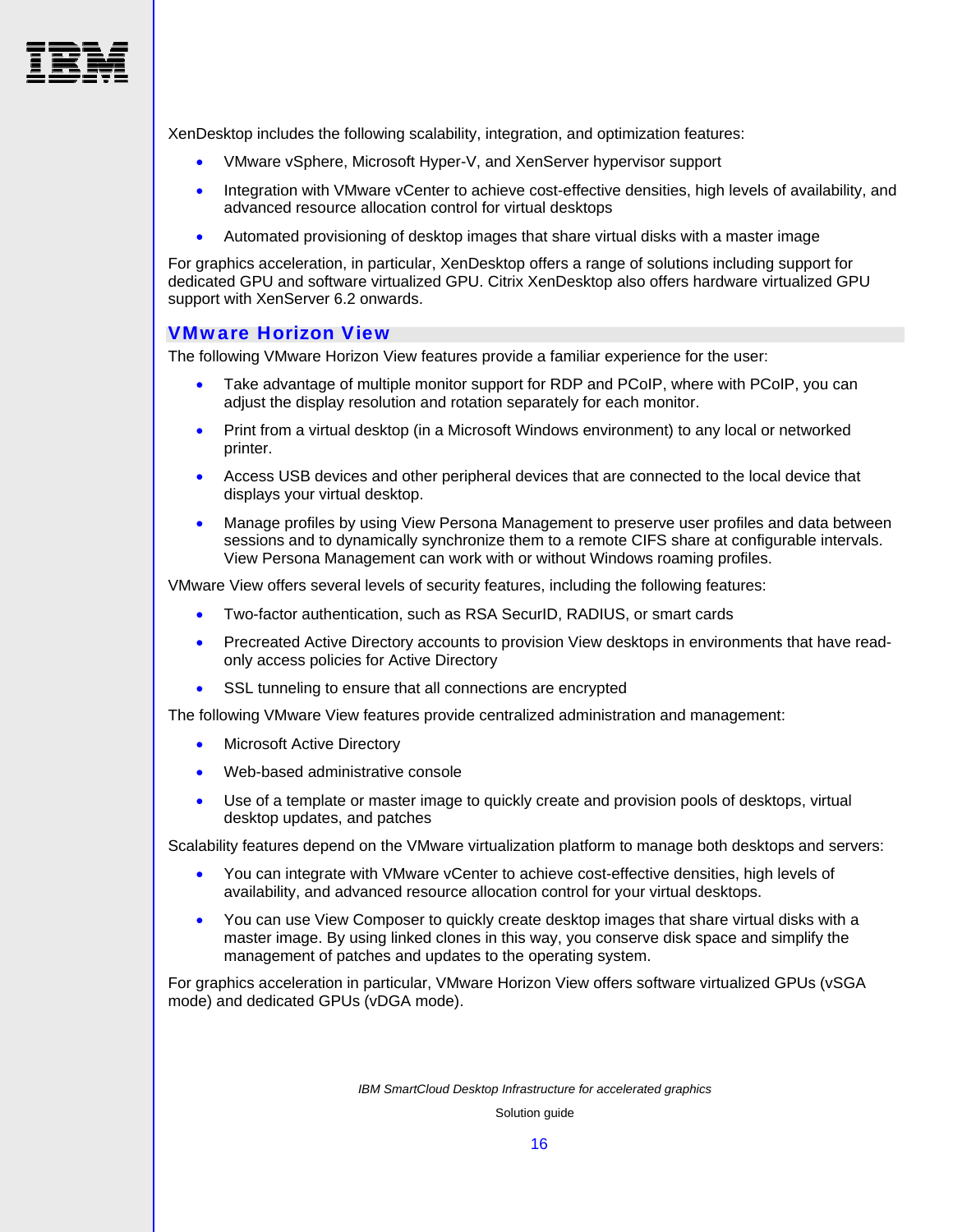<span id="page-18-0"></span>

# Reference design

The configurations described in this solution guide provide a balanced design point that does not overstress the processor, memory, storage, or GPU. If users require larger desktops, then more system memory can be added to each server. Paging should be avoided as it affects overall performance. When hardware virtualization is used, it might be possible to choose an alternative profile to give better performance or GPU utilization.

High availability of a solution is required for business continuity. High availability needs to be built end to end and some parts are outside the scope of this solution design.

Depending on the application and user, there is a wide range of performance requirements for graphics acceleration, and therefore, the number and type of GPU adapters needed for a particular solution. The following guidelines can be used to best determine the GPU adapter:

- For designers/engineers/scientists the predominant option is expected to be dedicated access to a GPU. For IBM servers that support two NVIDIA GRID K2 adapters, this is a maximum of four users per server.
- For users who have casual use for a GPU, then it is possible to use software virtualization of the GPU. The number of users in this case depends more on the processor and memory in the server.
- If the power user already has a workstation with a GPU, then hardware virtualization of the NVIDIA GRID K2 can be used. For IBM servers that support two NVIDIA GRID K2 adapters, this is between 4 and 32 users per server. The choice of a virtual GPU profile is dependent on the GPU performance requirements.
- For knowledge workers with applications that would benefit from a GPU such as multimedia content providers, then hardware virtualization of the NVIDIA GRID K1 can be used. For IBM servers that support two NVIDIA GRID K1 adapters, this is between 32 and 64 users per server. Note that in this case, the maximum number of users can be driven more by limitations on the processor compute power. For example, if each user needs three vCPUs, then two 12 core processors can support at most 16 users and one NVIDIA GRID K1 is sufficient.

The amount of memory for these solutions is dependent on the number of users and the memory in each VM. Although these solutions have fewer users than non-GPU solutions, the amount of memory in each VM can be much greater.

The following guidelines can be used to best determine the server memory:

- Designers/Engineers might need between 8 GB and 16 GB of memory. However, there are only four users per server. In this case, 64 GB or 128 GB of memory is sufficient.
- For software virtualization of the GPU using XenApp, the required server memory is 128 GB. This is because the hosted shared desktops or applications are bounded by the processor's performance rather than memory.
- For software virtualization of the GPU using vSGA, the number of users is also limited by processor performance, In this case, the server might require as much as 384 GB of memory to support 95 users with 4 GB VMs.
- In general, users with greater GPU performance demands also require more memory in the VM. Users of the GRID K2 might require between 4 GB and 8 GB of memory. With up to 32 users per server, the maximum memory requirement is 256 GB. Users of the GRID K1 might require between 2 GB and 4 GB of memory. With up to 64 users per server, the maximum memory requirement is also 256 GB.

*IBM SmartCloud Desktop Infrastructure for accelerated graphics*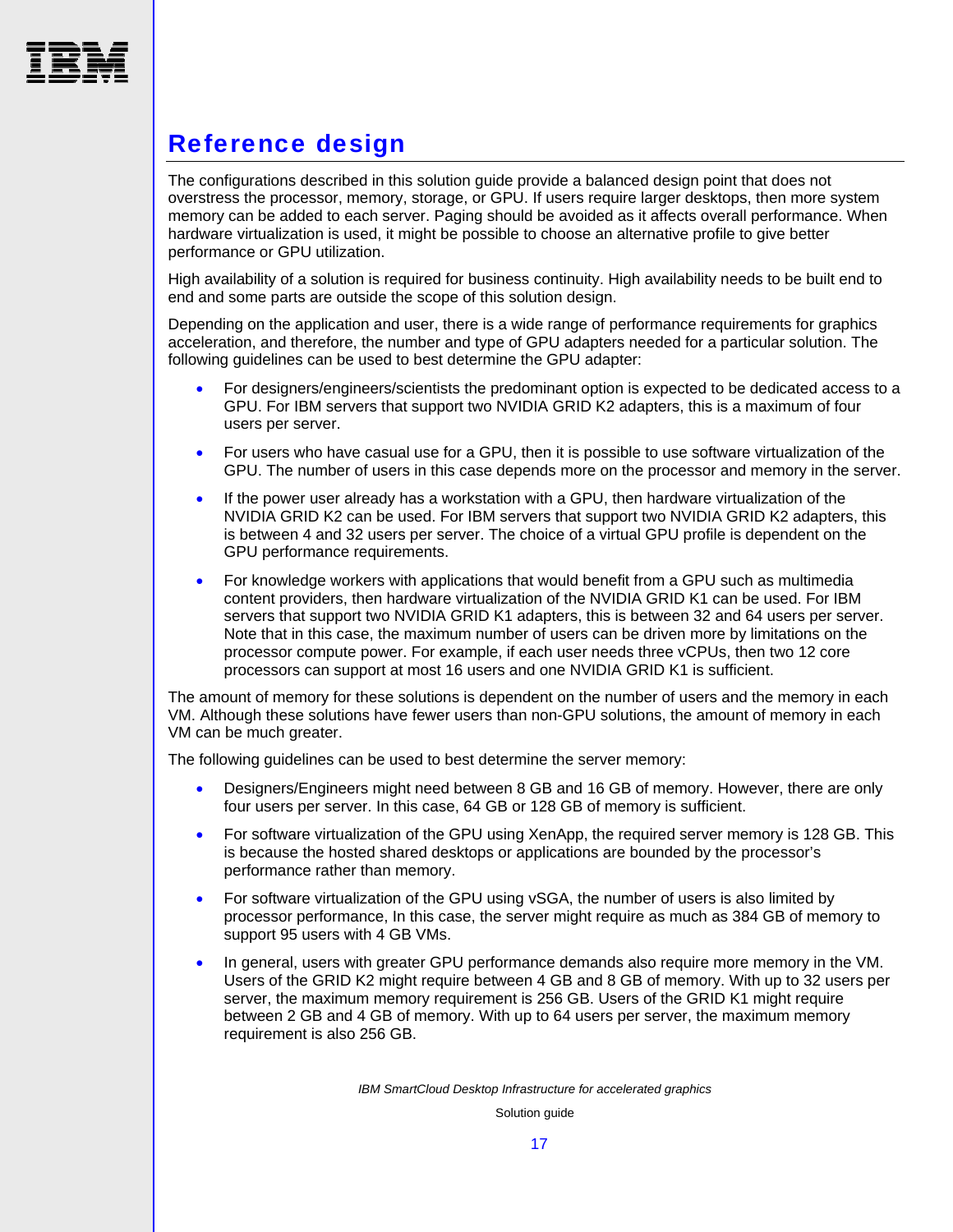

A proof of concept with a smaller number of servers can be used to verify the configuration. An initial estimate can be derived from the GPU and memory rules of thumb listed earlier.

It is assumed that Active Directory servers already exist. If not, then a fully redundant pair of Active Directory servers must be created.

The following section provides two examples of reference designs. One is an aircraft company and other is a publishing company. Note that the networking, shared storage, and application storage are all solution dependent.

#### <span id="page-19-0"></span>Aircraft company example

An aircraft company has a large team of CAD designers. The cockpit design is being done by a partner in a remote location. The aircraft company decides to use remote virtual desktops for the cockpit design company so their 20 designers can access the total design. Note that the design files stay within the data center of the aircraft company thus reducing the risk of intellectual property theft.

In this case, it has been determined to use dedicated GPUs and the NVIDIA GRID K2 to ensure the best performance for the CAD application. The cockpit designers in the remote location have a dedicated fast connection into the aircraft company data center.

The aircraft company already has an iDataPlex cluster that is used for CAE computation of fluid flows and airframe stresses. They want to simply add some more iDataPlex nodes for the CAD 3D visualization. There is also plenty of storage capacity and I/O on their existing system.

The reference design for this example consists of:

- One iDataPlex chassis with two 1U planars for fault-tolerant VDI management functions
- Six iDataPlex chassis with base planar and PCIe expansion tray for two GRID K2 adapters. One extra compute nodes is for failover purposes in case of a problem.

| <b>Reference</b> | <b>Description</b>                                               |
|------------------|------------------------------------------------------------------|
| O                | One iDataPlex chassis with two 1U planars                        |
|                  | Two Intel Xeon processor E5-2650 v2                              |
|                  | Eight 16 GB memory DIMMs                                         |
|                  | Two integrated 10 Gb converged network ports                     |
|                  | One embedded ESXi hypervisor on a USB key                        |
| 2                | Six iDataPlex chassis with base planar with two GRID K2 adapters |
|                  | Two Intel Xeon processor E5-2680 v2                              |
|                  | Eight 16 GB memory DIMMs                                         |
|                  | Two integrated 10 Gb converged network ports                     |
|                  | One embedded ESXi hypervisor on a USB key                        |
|                  | One PCI expansion tray                                           |
|                  | Two GRID K2 adapters                                             |

VMware ESXi 5.5 hypervisor and VMware Horizon View 5.3 using vDGA mode

*IBM SmartCloud Desktop Infrastructure for accelerated graphics*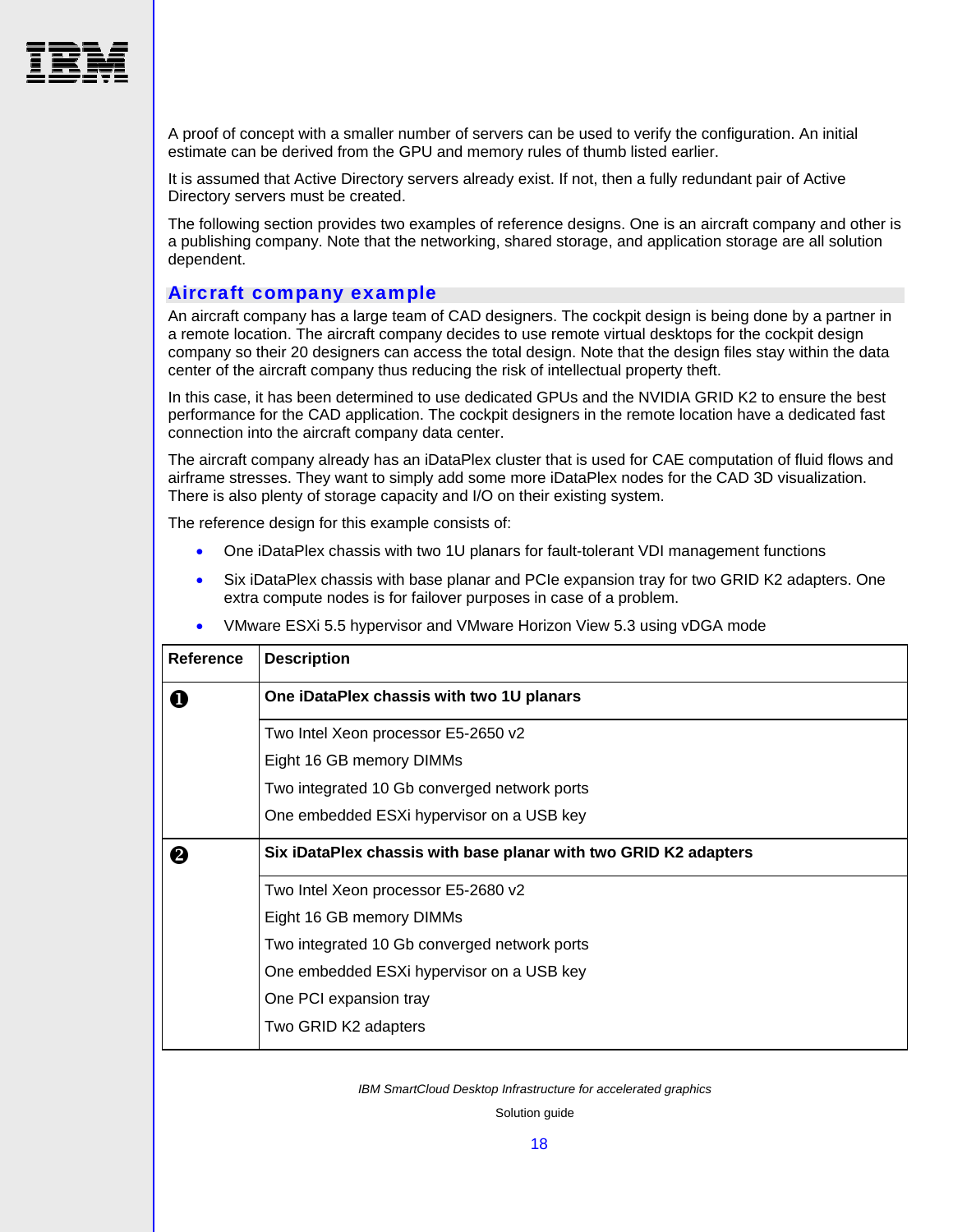<span id="page-20-0"></span>

#### Publishing company example

A publishing company would like all of their 250 digital content editors and magazine editors to use a VDI solution so that they can work from home or in the field using a laptop or tablet. All users are required to use stateless (non-persistent) virtual desktops for easier management and each virtual desktop is 4GB.

In this case it has been determined to use hardware virtualized GPUs and the NVIDIA GRID K1. The K140Q profile with up to 32 users per server provides the best performance. In order to allow for failover, 10 compute nodes are used for a capacity of up to 320 users. Up to two of these compute nodes can fail and that still leaves 8 which can service up to 256 users (8 x 32).

The reference design for this example consists of the following:

- Two NeXtScale n1200 chassis
- Two single-height NeXtScale nx360 M4 compute nodes for fault-tolerant VDI management functions
- Two single-height NeXtScale nx360 M4 compute nodes for fault-tolerant Windows Storage Server 2012 R2
- Ten double-height NeXtScale nx360 M4 compute nodes with two GRID K1 adapters. Two extra compute nodes are used for failover purposes in case of a problem.
- Two G8124E 10 GbE Ethernet top of rack switches
- One IBM Storwize V3700 storage system with two expansion enclosures
- Citrix XenServer 6.2 hypervisor and Citrix XenDesktop 7.1 using hardware virtualization

| <b>Reference</b> | <b>Description</b>                                        |
|------------------|-----------------------------------------------------------|
| O                | Two NeXtScale n1200 chassis                               |
|                  | Six 1300W power supplies and power cables                 |
|                  | Ten fan assemblies                                        |
|                  | KVM dongle cable                                          |
| 2                | Two NeXtScale nx360 M4 for VDI management functions       |
|                  | Two Intel Xeon processor E5-2650 v2                       |
|                  | Eight 16 GB memory DIMMs                                  |
|                  | Two integrated 10 Gb Ethernet ports with LOM upgrade      |
|                  | Two 300 GB 10,000 rpm SAS HDDs for the hypervisor         |
| ❸                | Two NeXtScale nx360 M4 for Windows Storage Server 2012 R2 |
|                  | Two Intel Xeon processor E5-2650 v2                       |
|                  | Four 8 GB memory DIMMs                                    |
|                  | Two integrated 10 Gb Ethernet ports with LOM upgrade      |

*IBM SmartCloud Desktop Infrastructure for accelerated graphics*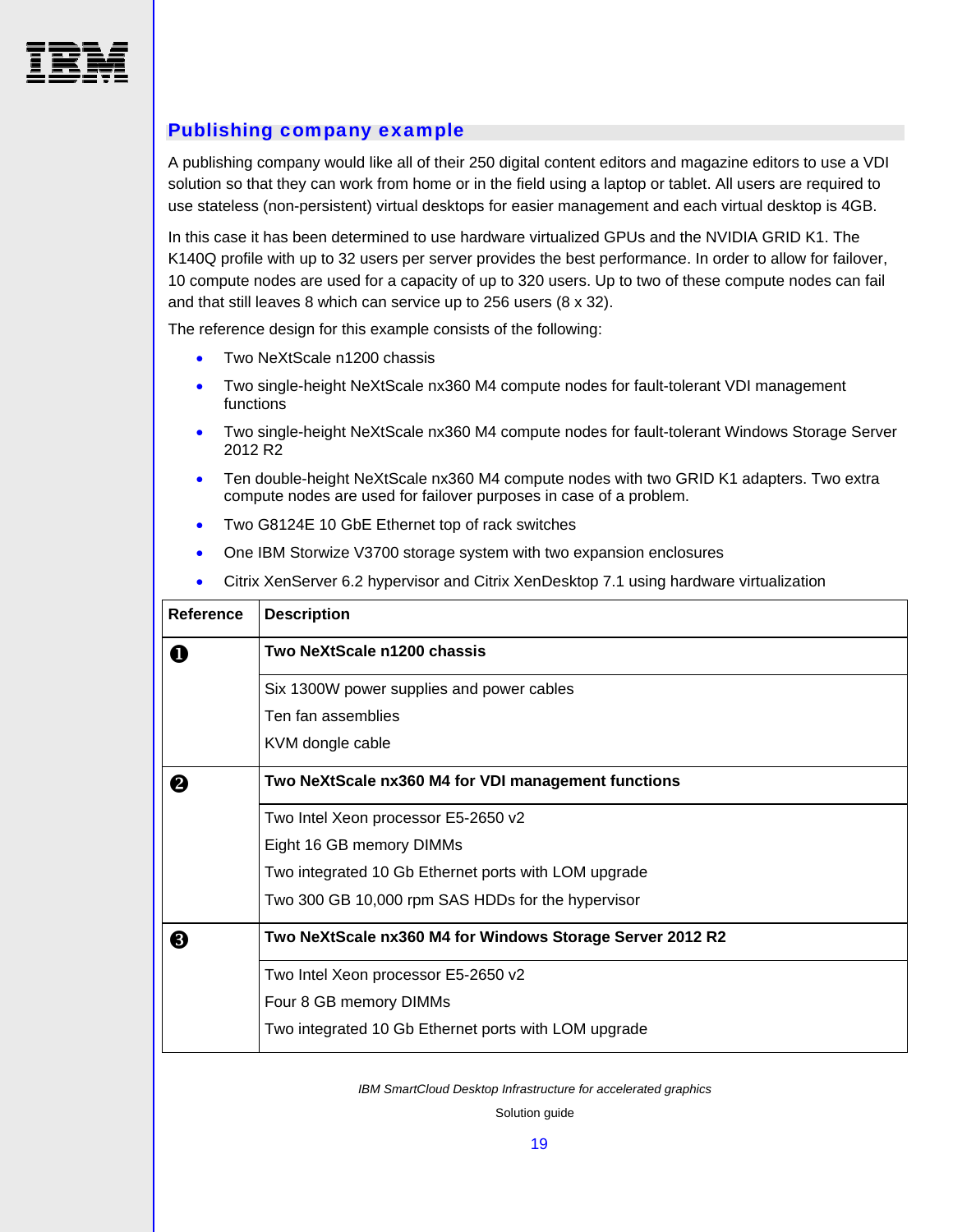

|   | Two 300 GB 10,000 rpm SAS HDDs for the hypervisor                  |
|---|--------------------------------------------------------------------|
| 4 | Ten NeXtScale nx360 M4 with two GRID K1 adapters                   |
|   | Two Intel Xeon processor E5-2680 v2                                |
|   | Eight 16 GB memory DIMMs                                           |
|   | Two integrated 10 Gb Ethernet ports with LOM upgrade               |
|   | Two 300 GB 10,000 rpm SAS HDDs for the hypervisor                  |
|   | One PCIe Native Expansion (NeX) Tray                               |
|   | Two GRID K1 adapters                                               |
| 0 | Two 10 GbE Ethernet top of rack switches                           |
|   | 10 GbE cabling to NeXtScale nx360 nodes and Storwize V3700 storage |
| 6 | One IBM Storwize V3700 storage system with one expansion enclosure |
|   | Four 10 Gb iSCSI ports per controller                              |
|   | Sixty-four 300 GB 10K rpm SAS 2.5-inch HDDs in a RAID-10           |
|   | Eight 400GB SSDs for EasyTier                                      |
|   |                                                                    |

*IBM SmartCloud Desktop Infrastructure for accelerated graphics*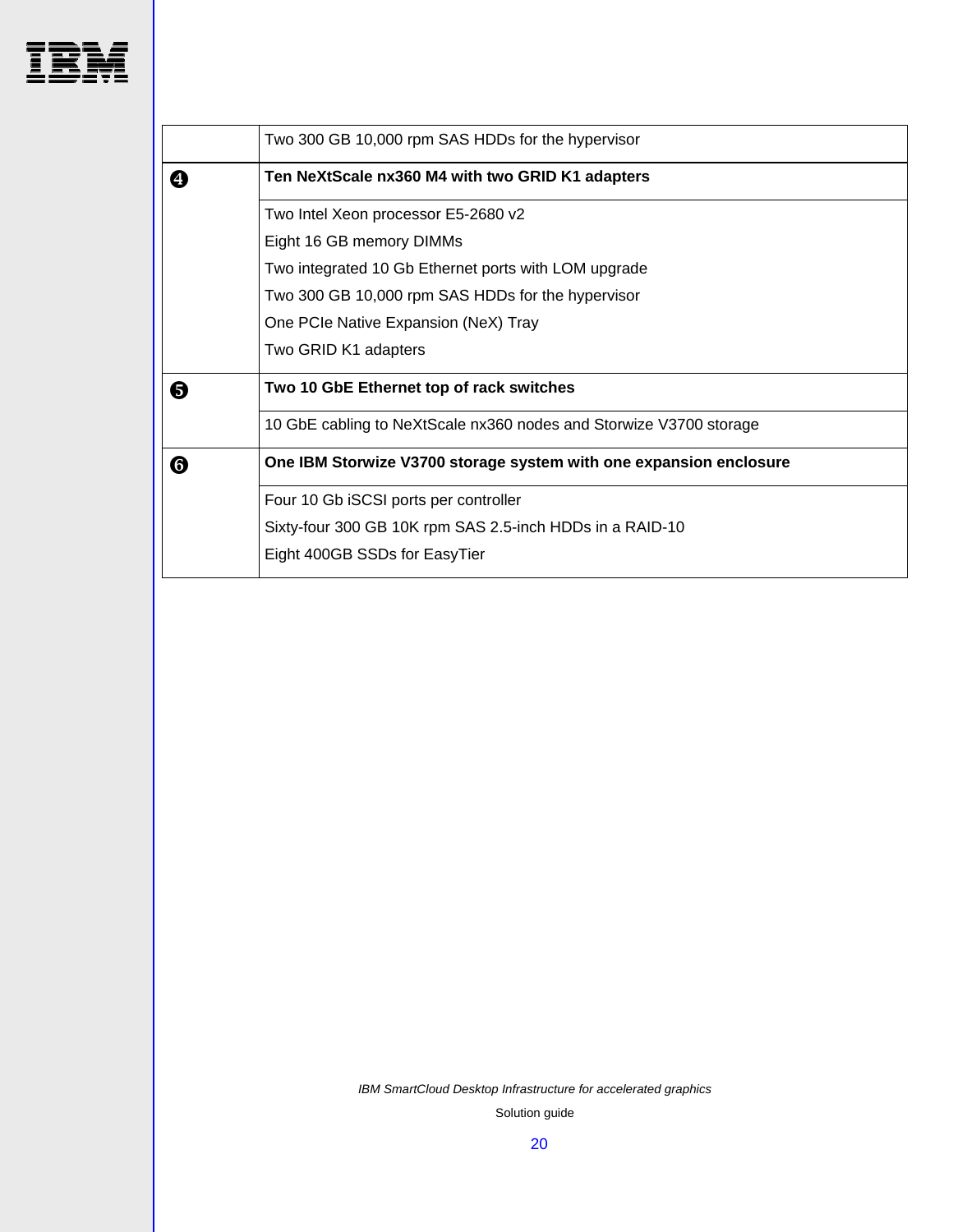<span id="page-22-0"></span>

# Ordering information

#### **Aircraft company example**

The following table shows the part numbers and quantities for ordering the example configuration for the aircraft company.

| Reference   | Part<br>number    | <b>Description</b>                                                 | Quantity        |
|-------------|-------------------|--------------------------------------------------------------------|-----------------|
| $\mathbf 0$ |                   | One iDataPlex chassis with two 1U planars                          |                 |
|             | 7913HC1           | IBM System x iDataPlex dx360 M4 2U chassis                         | $\mathbf{1}$    |
|             | A1G7              | IBM System x 900W High Efficiency Platinum AC Power Supply         | $\overline{2}$  |
|             | A1V4              | AC Inlet Y 12A Cable                                               | $\overline{2}$  |
|             | A262              | iDataPlex 2U Dual Plannar Configuration                            | 1               |
|             | 7912AC1           | IBM System x iDataPlex dx360 M4 server                             | $\overline{2}$  |
|             | A3QL              | 16GB (1x16GB, 2Rx4, 1.5V) PC3-14900 CL13 1866MHz LP RDIMM          | 16              |
|             | A40M              | Intel Xeon Processor E5-2650 v2 8C 2.6GHz 20MB Cache 1866MHz 95W   | 4               |
|             | A <sub>1</sub> ML | IBM Integrated Management Module Advanced Upgrade                  | $\overline{c}$  |
|             | A4BV              | IBM System x iDataPlex dx360 M4 (Base 3)                           | $\overline{2}$  |
|             | A1UM              | 2.5" HDD Cage Assembly                                             | $\overline{2}$  |
|             | 5977              | Select Storage devices - no IBM-configured RAID required           | $\overline{2}$  |
|             | A584              | IBM USB Memory Key for VMWare ESXi 5.5                             | $\overline{2}$  |
|             | 5751              | QLogic 10Gb CNA for IBM System x                                   | $\overline{2}$  |
|             | A1T3              | IBM System x iDataPlex dx360 M4 server                             | $\overline{2}$  |
|             | A262              | iDataPlex 2U Dual Plannar Configuration                            | $\overline{c}$  |
|             | A1UD              | Planar Tray Top Cover Assembly                                     | $\overline{2}$  |
|             | A1UE              | <b>IDPX PCI Riser Module</b>                                       | 4               |
| ❷           |                   | Six iDataPlex chassis with base planar and two GRID K2 adapters    |                 |
|             | 7913HC1           | IBM System x iDataPlex dx360 M4 2U chassis                         | 6               |
|             | A1G7              | IBM System x 900W High Efficiency Platinum AC Power Supply         | 12              |
|             | A1V4              | AC Inlet Y 12A Cable                                               | 12              |
|             | A2N3              | iDataPlex 2U GPU Configuration                                     | 6               |
|             | A1UW              | Power Rating Label - GPU Tray (900W)                               | 6               |
|             | 7912AC1           | IBM System x iDataPlex dx360 M4 server                             | 6               |
|             | A3QL              | 16GB (1x16GB, 2Rx4, 1.5V) PC3-14900 CL13 1866MHz LP RDIMM          | 48              |
|             | A3ZC              | Intel Xeon Processor E5-2680 v2 10C 2.8GHz 25MB Cache 1866MHz 115W | 12 <sup>2</sup> |

*IBM SmartCloud Desktop Infrastructure for accelerated graphics*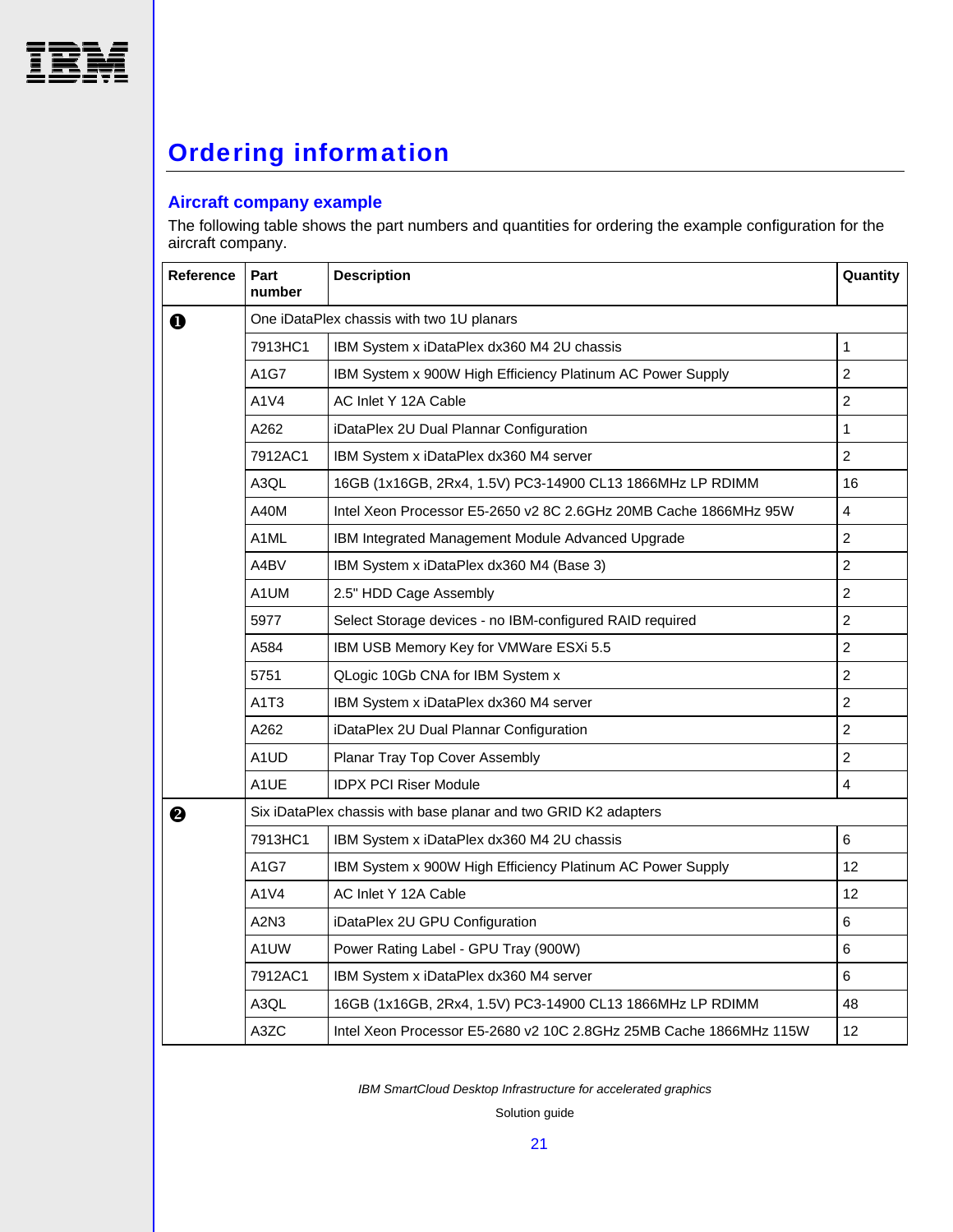

| <b>Reference</b> | Part<br>number                                   | <b>Description</b>                                       | Quantity |
|------------------|--------------------------------------------------|----------------------------------------------------------|----------|
|                  | A <sub>1</sub> ML                                | IBM Integrated Management Module Advanced Upgrade        | 6        |
|                  | IBM System x iDataPlex dx360 M4 (Base 3)<br>A4BV |                                                          | 6        |
|                  | A <sub>1</sub> UM                                | 2.5" HDD Cage Assembly                                   | 6        |
|                  | 5977                                             | Select Storage devices - no IBM-configured RAID required | 6        |
|                  | A584<br>IBM USB Memory Key for VMWare ESXi 5.5   |                                                          | 6        |
|                  | QLogic 10Gb CNA for IBM System x<br>5751         |                                                          |          |
|                  | A <sub>1</sub> U <sub>G</sub>                    | <b>IDPX PCI Tray</b>                                     | 6        |
|                  | A2N3                                             | iDataPlex 2U GPU Configuration                           | 6        |
|                  | A3GN                                             | NVIDIA GRID K2                                           | 12       |
|                  | A <sub>1</sub> UH                                | iDPx 2U GPU PCI Riser                                    | 12       |

## **Publishing company example**

The following table shows the part numbers and quantities for ordering the example configuration for the publishing company.

| <b>Reference</b> | Part<br>number                            | <b>Description</b>                                                   | Quantity       |  |  |
|------------------|-------------------------------------------|----------------------------------------------------------------------|----------------|--|--|
| O                | Two NeXtScale n1200 chassis               |                                                                      |                |  |  |
|                  | 5456HC1                                   | IBM n1200 Enclosure Chassis Base Model                               | $\overline{2}$ |  |  |
|                  | A4MM                                      | CFF 1300W Power Supply                                               | 12             |  |  |
|                  | 6201                                      | 1.5m, 10A/100-250V, C13 to IEC 320-C14 Rack Power Cable              | 12             |  |  |
|                  | A41D                                      | n1200 Enclosure Chassis                                              | 2              |  |  |
|                  | 2306                                      | Rack Installation >1U Component                                      | 2              |  |  |
|                  | A4AK                                      | <b>KVM Dongle Cable</b>                                              | 2              |  |  |
|                  | A41F                                      | n1200 Enclosure Fan Assembly                                         | 20             |  |  |
|                  | A41H                                      | n1200 Enclosure Midplane Assembly                                    | 2              |  |  |
|                  | A41G                                      | n1200 Enclosure fan Power Control Card Assembly                      | 2              |  |  |
| 0                | Two nx360 M4 for VDI management functions |                                                                      |                |  |  |
|                  | 5455AC1                                   | nx360 M4 Computer Node                                               | 2              |  |  |
|                  | A3QL                                      | 16GB (1x16GB, 2Rx4, 1.5V) PC3-14900 CL13 1866MHz LP RDIMM            | 16             |  |  |
|                  | 5978                                      | -SB- Select Storage devices - IBM-configured RAID                    | 2              |  |  |
|                  | 8947                                      | -SB- Integrated SATA Single Mirroring - 2 identical SS HDDs required | 2              |  |  |
|                  | A48B                                      | -SB- IBM 500GB 7.2K 6Gbps SATA 2.5" HDD for NeXtScale System         | 4              |  |  |
|                  | A426                                      | Intel Xeon Processor E5-2650 v2 8C 2.6GHz 20MB Cache 1866MHz 95W     | 2              |  |  |

*IBM SmartCloud Desktop Infrastructure for accelerated graphics*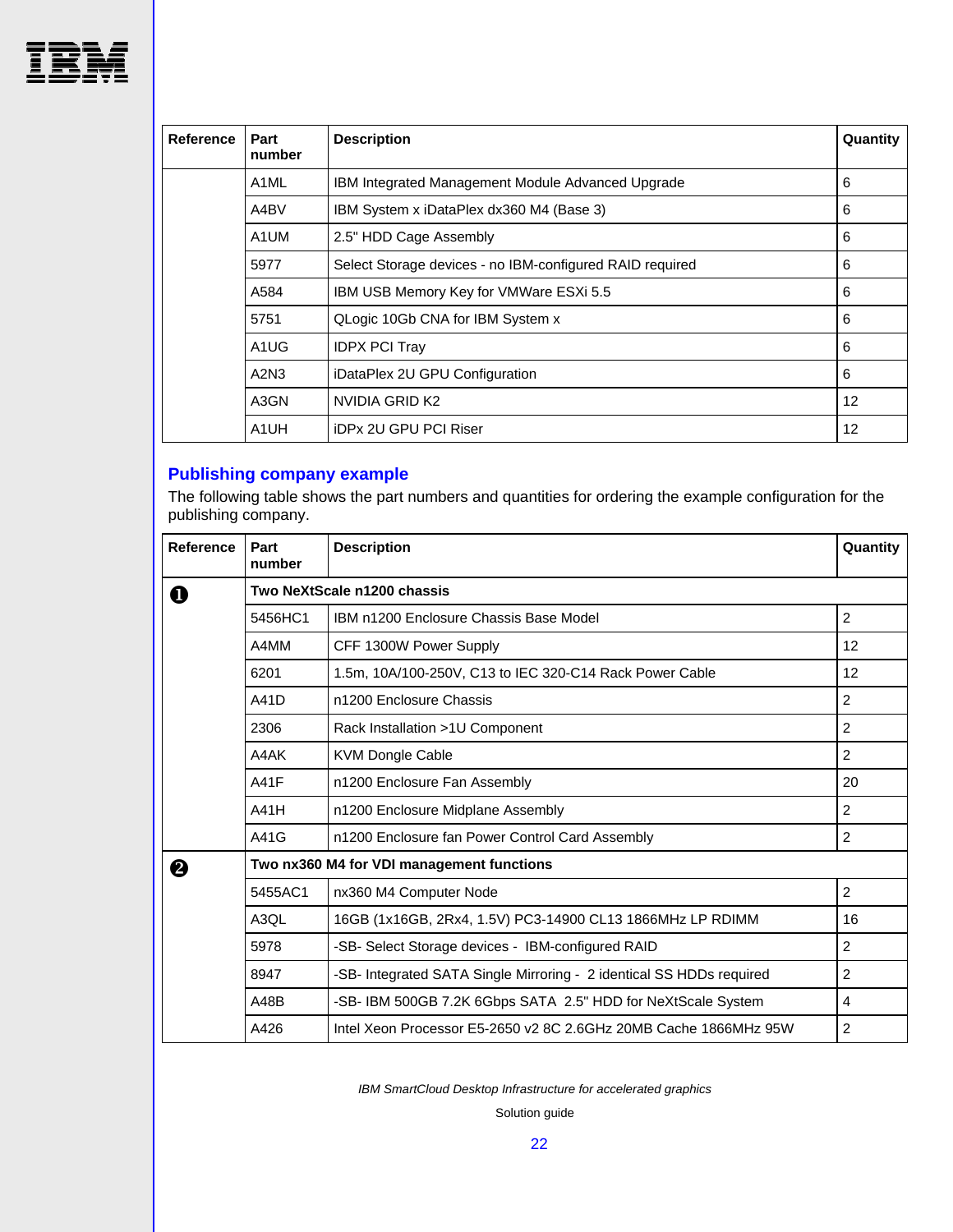

| Reference | Part<br>number                                  | <b>Description</b>                                                   | Quantity         |  |  |
|-----------|-------------------------------------------------|----------------------------------------------------------------------|------------------|--|--|
|           | A42G                                            | Addl Intel Xeon Processor E5-2650 v2 8C 2.6GHz 20MB 1866MHz 95W      | $\overline{c}$   |  |  |
|           | A41J                                            | xc360 M4 3.5-inch HDD cage                                           | $\boldsymbol{2}$ |  |  |
|           | A17T                                            | ServeRAID C100 for System x                                          | $\overline{c}$   |  |  |
|           | A1MK                                            | IBM Integration Management Module Standard Upgrade                   | $\overline{c}$   |  |  |
|           | A <sub>1</sub> ML                               | -SB- IBM Integrated Management Module Advanced Upgrade               | $\overline{2}$   |  |  |
|           | <b>A41E</b>                                     | nx360 M4 Computer Node                                               | $\overline{2}$   |  |  |
|           | A22H                                            | Qlogic Dual Port 10GbE SFP+ Embedded VFA for IBM System x            | 2                |  |  |
|           | A <sub>2</sub> TF                               | Qlogic Embedded VFA FCoE/iSCSI License for IBM System x (FoD)        | $\overline{c}$   |  |  |
| ❸         | Two nx360 M4 for Windows Storage Server 2012 R2 |                                                                      |                  |  |  |
|           | 5455AC1                                         | nx360 M4 Computer Node                                               | $\overline{c}$   |  |  |
|           | A3QJ                                            | 8GB (1x8GB, 2Rx8, 1.5V) PC3-14900 CL13 1866MHz LP RDIMM              | 10               |  |  |
|           | 5978                                            | -SB- Select Storage devices - IBM-configured RAID                    | $\overline{c}$   |  |  |
|           | 8947                                            | -SB- Integrated SATA Single Mirroring - 2 identical SS HDDs required | $\overline{c}$   |  |  |
|           | A48B                                            | -SB- IBM 500GB 7.2K 6Gbps SATA 2.5" HDD for NeXtScale System         | $\overline{4}$   |  |  |
|           | A426                                            | Intel Xeon Processor E5-2650 v2 8C 2.6GHz 20MB Cache 1866MHz 95W     | $\overline{2}$   |  |  |
|           | A42G                                            | Addl Intel Xeon Processor E5-2650 v2 8C 2.6GHz 20MB 1866MHz 95W      | $\overline{c}$   |  |  |
|           | A41K                                            | xc360 M4 2.5-inch HDD cage                                           | $\overline{c}$   |  |  |
|           | A17T                                            | ServeRAID C100 for System x                                          | $\overline{c}$   |  |  |
|           | A1MK                                            | IBM Integration Management Module Standard Upgrade                   | $\overline{c}$   |  |  |
|           | A <sub>1</sub> ML                               | -SB- IBM Integrated Management Module Advanced Upgrade               | $\overline{c}$   |  |  |
|           | <b>A41E</b>                                     | nx360 M4 Computer Node                                               | $\overline{c}$   |  |  |
|           | A22H                                            | Qlogic Dual Port 10GbE SFP+ Embedded VFA for IBM System x            | $\overline{c}$   |  |  |
|           | A <sub>2</sub> TF                               | Qlogic Embedded VFA FCoE/iSCSI License for IBM System x (FoD)        | $\overline{c}$   |  |  |
| A         | Ten nx360 M4 with two GRID K1 adapters          |                                                                      |                  |  |  |
|           | 5455AC1                                         | nx360 M4 Computer Node                                               | 10               |  |  |
|           | A3QL                                            | 16GB (1x16GB, 2Rx4, 1.5V) PC3-14900 CL13 1866MHz LP RDIMM            | 80               |  |  |
|           | 5978                                            | -SB- Select Storage devices - IBM-configured RAID                    | 10               |  |  |
|           | 8947                                            | -SB- Integrated SATA Single Mirroring - 2 identical SS HDDs required | 10               |  |  |
|           | A48B                                            | -SB- IBM 500GB 7.2K 6Gbps SATA 2.5" HDD for NeXtScale System         | 20               |  |  |
|           | A429                                            | Intel Xeon Processor E5-2680 v2 10C 2.8GHz 25MB Cache 1866MHz 115W   | 10               |  |  |
|           | A42K                                            | Addl Intel Xeon Processor E5-2680 v2 10C 2.8GHz 25MB 1866MHz 115W    | 10               |  |  |
|           | A41K                                            | xc360 M4 2.5-inch HDD cage                                           | 10               |  |  |

*IBM SmartCloud Desktop Infrastructure for accelerated graphics*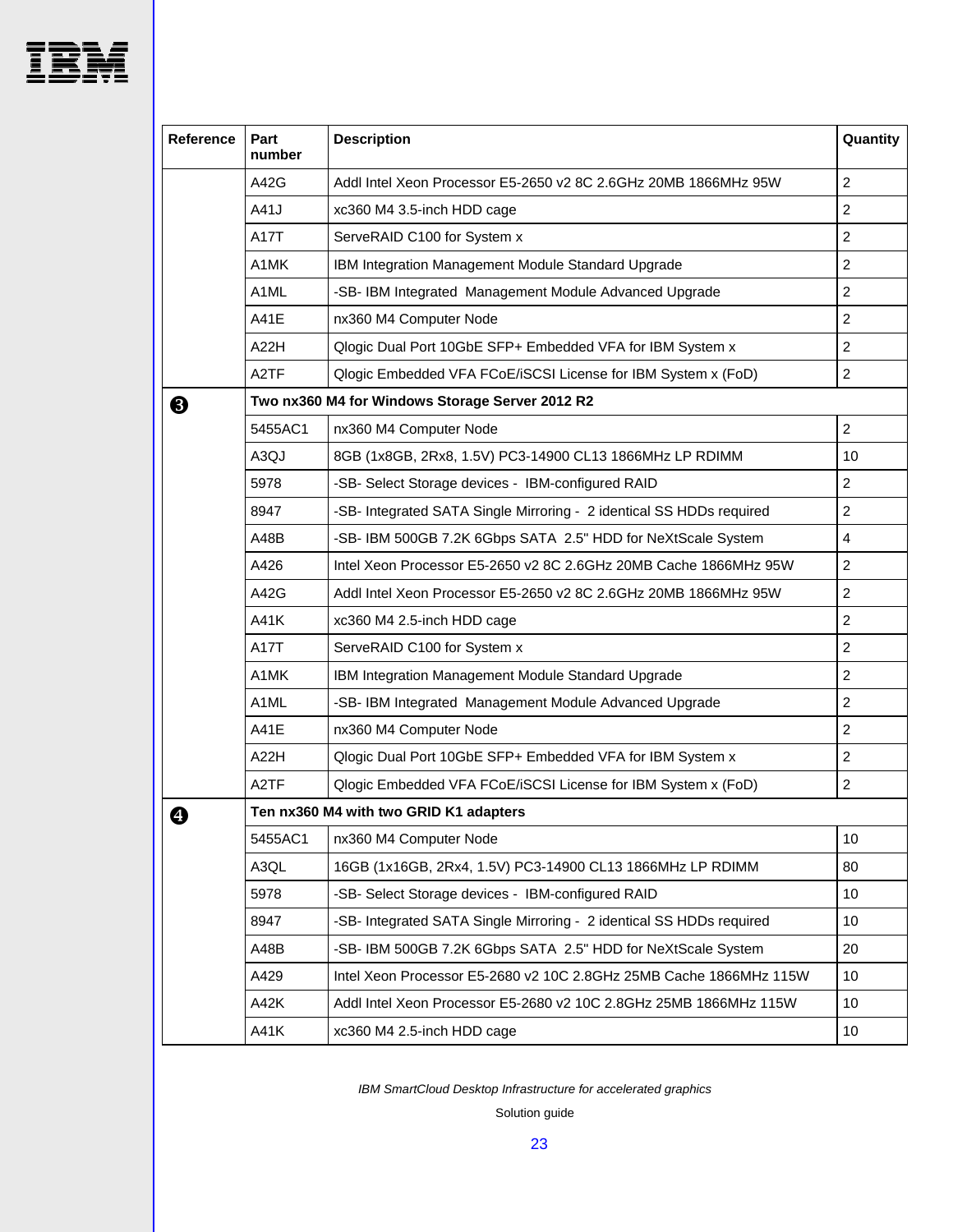

| <b>Reference</b> | Part<br>number                                                     | <b>Description</b>                                            | Quantity         |  |  |
|------------------|--------------------------------------------------------------------|---------------------------------------------------------------|------------------|--|--|
|                  | A17T                                                               | ServeRAID C100 for System x                                   | 10               |  |  |
|                  | A1MK                                                               | IBM Integration Management Module Standard Upgrade            | 10               |  |  |
|                  | A1ML                                                               | -SB- IBM Integrated Management Module Advanced Upgrade        | 10               |  |  |
|                  | A41E                                                               | nx360 M4 Computer Node                                        | 10               |  |  |
|                  | A41R                                                               | nx360 M4 PCIe riser                                           | 10               |  |  |
|                  | A22H                                                               | Qlogic Dual Port 10GbE SFP+ Embedded VFA for IBM System x     | 10               |  |  |
|                  | A <sub>2</sub> TF                                                  | Qlogic Embedded VFA FCoE/iSCSI License for IBM System x (FoD) | 10               |  |  |
|                  | A4MB                                                               | IBM NeXtScale PCIe Native Expansion Tray                      | 10               |  |  |
|                  | A3GM                                                               | NVIDIA GRID K1                                                | 20               |  |  |
| ❺                | Two 10 GbE Ethernet top of rack switches                           |                                                               |                  |  |  |
|                  | 4668HCF                                                            | Edge-Core ECS5610-52S 10GbE Switch (PSE)                      | 1                |  |  |
|                  | 6311                                                               | 2.8m, 10A/100-250V, C13 to IEC 320-C14 Rack Power Cable       | 1                |  |  |
|                  | 3737                                                               | 3m Molex Direct Attach Copper SFP+ Cable                      | 36               |  |  |
|                  | 49Y7890                                                            | 1m IBM QSFP+-to-QSFP+ cable                                   | 1                |  |  |
| ❻                | One IBM Storwize V3700 storage system with one expansion enclosure |                                                               |                  |  |  |
|                  | 207224C                                                            | IBM Storwize V3700 SFF Dual Control Enclosure                 | $\mathbf{1}$     |  |  |
|                  | <b>ACHB</b>                                                        | 4GB to 8GB Cache Upgrade                                      | $\overline{c}$   |  |  |
|                  | <b>ACLB</b>                                                        | 300GB 15K 2.5 Inch HDD                                        | 16               |  |  |
|                  | <b>ACMB</b>                                                        | 400GB 2.5 inch SSD                                            | 8                |  |  |
|                  | ACHM                                                               | 10Gb iSCSI - FCoE 2 Port Host Interface Card                  | $\boldsymbol{2}$ |  |  |
|                  | <b>ACFN</b>                                                        | -SB- Easy Tier                                                | $\mathbf{1}$     |  |  |
|                  | 207224C                                                            | IBM Storwize V3700 SFF Dual Control Enclosure                 | 1                |  |  |
|                  | <b>ACHB</b>                                                        | 4GB to 8GB Cache Upgrade                                      | $\overline{2}$   |  |  |
|                  | 207224E                                                            | IBM Storwize V3700 SFF Expansion Enclosure                    | $\overline{2}$   |  |  |
|                  | <b>ACLB</b>                                                        | 300GB 15K 2.5 Inch HDD                                        | 48               |  |  |

*IBM SmartCloud Desktop Infrastructure for accelerated graphics*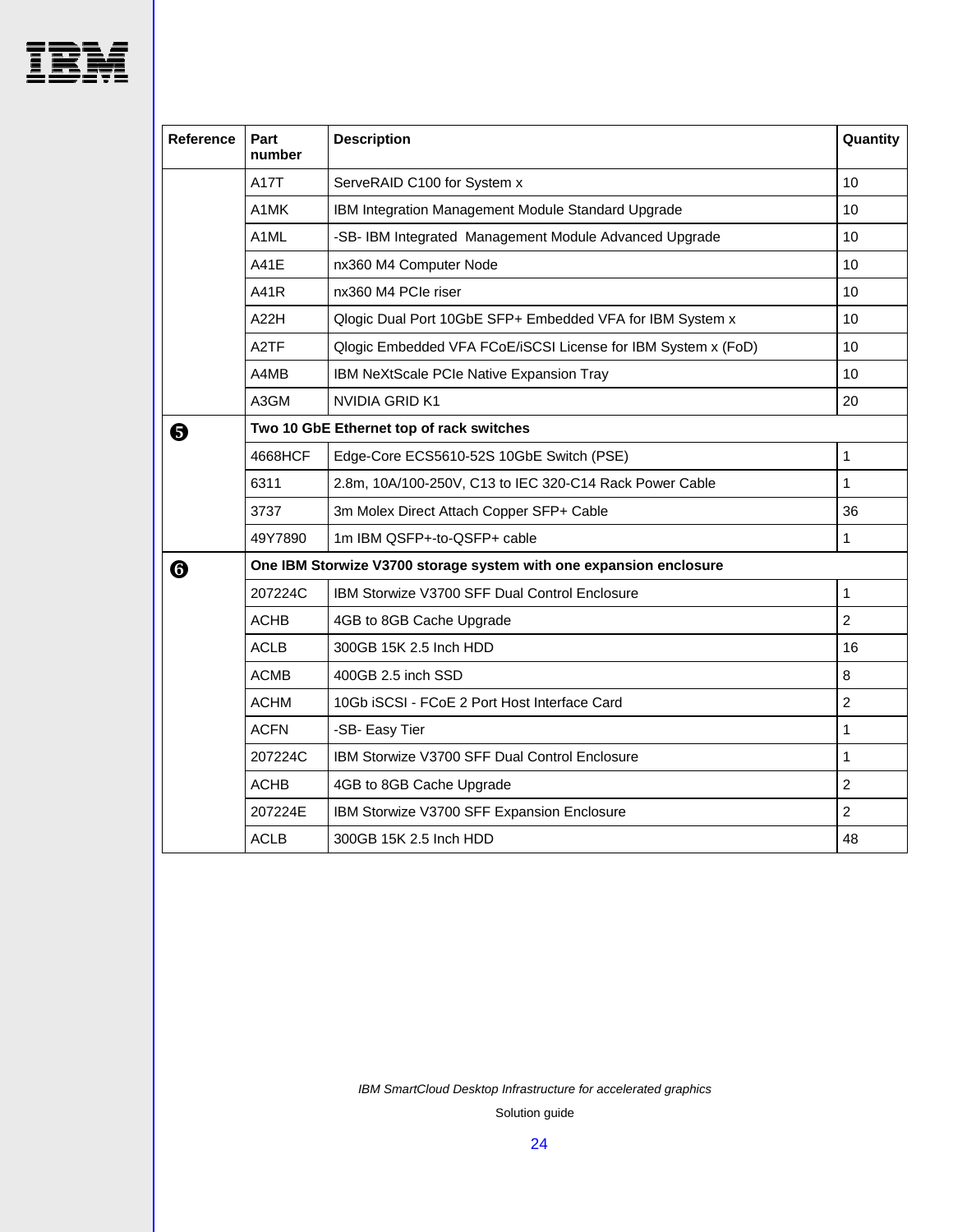<span id="page-26-0"></span>

### **Resources**

- **IBM SmartCloud Desktop Infrastructure reference architecture ibm.com**/partnerworld/page/stg\_ast\_eis\_sdi\_infrastructure
- **[IBM iDataPlex servers](http://www.redbooks.ibm.com/abstracts/tips0878.html) ibm.com**/redbooks/abstracts/tips0878.html
- [IBM NeXtScale nx360 M4 servers](http://www.redbooks.ibm.com/abstracts/tips1051.html) **ibm.com**/redbooks/abstracts/tips1051.html
- [NVIDIA GRID K1 and K2 adapters](http://www.nvidia.com/object/grid-boards.html#sthash.Dq0AMR7W.dpuf) nvidia.com/object/grid-boards.html#sthash.Dq0AMR7W.dpuf
- [NVIDIA GRID Certifications](http://www.nvidia.com/content/cloud-computing/pdf/GRID_Certifications.pdf)
- nvidia.com/content/cloud-computing/pdf/GRID\_Certifications.pdf
- [Citrix XenDesktop](http://www.citrix.com/products/xendesktop/overview.html)

citrix.com/products/xendesktop

• [Citrix graphics acceleration white paper](http://www.citrix.com/content/dam/citrix/en_us/documents/products-solutions/virtualize-3d-professional-graphics-design-guide.pdf?accessmode=direct)

citrix.com/content/dam/citrix/en\_us/documents/products-solutions/virtualize-3d-professionalgraphics-design-guide.pdf

• **VMware vSphere** 

vmware.com/products/datacenter-virtualization/vsphere

[VMware Horizon View](http://www.vmware.com/products/horizon-view)

vmware.com/products/horizon-view

- [VMware graphics acceleration white paper](https://www.vmware.com/files/pdf/techpaper/vmware-horizon-view-graphics-acceleration-deployment.pdf) vmware.com/files/pdf/techpaper/vmware-horizon-view-graphics-acceleration-deployment.pdf
- [IBM System Storage Interoperation Center \(SSIC\)](http://www-03.ibm.com/systems/support/storage/ssic/interoperability.wss) **ibm.com**/systems/support/storage/ssic/interoperability.wss



*IBM SmartCloud Desktop Infrastructure for accelerated graphics*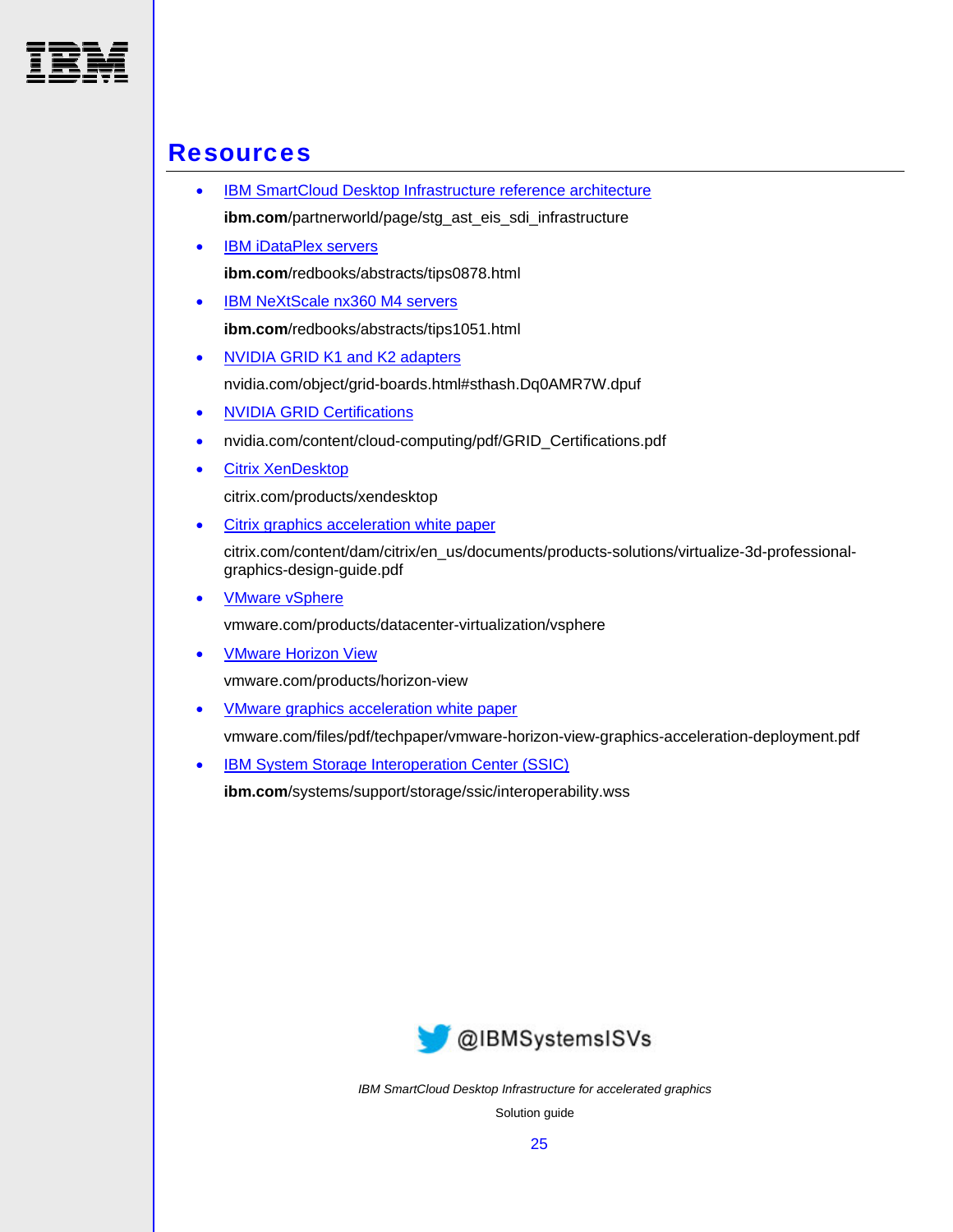<span id="page-27-0"></span>

# Trademarks and special notices

© Copyright IBM Corporation 2014.

References in this document to IBM products or services do not imply that IBM intends to make them available in every country.

IBM, the IBM logo, and ibm.com are trademarks or registered trademarks of International Business Machines Corporation in the United States, other countries, or both. If these and other IBM trademarked terms are marked on their first occurrence in this information with a trademark symbol ( $\textcircled{\tiny{R}}$  or  $\text{TM}$ ), these symbols indicate U.S. registered or common law trademarks owned by IBM at the time this information was published. Such trademarks may also be registered or common law trademarks in other countries. A current list of IBM trademarks is available on the Web at "Copyright and trademark information" at [www.ibm.com/legal/copytrade.shtml.](http://www.ibm.com/legal/copytrade.shtml)

Microsoft, Windows, Windows NT, and the Windows logo are trademarks of Microsoft Corporation in the United States, other countries, or both.

Intel, Intel Inside (logos), MMX, and Pentium are trademarks of Intel Corporation in the United States, other countries, or both.

Linux is a trademark of Linus Torvalds in the United States, other countries, or both.

Other company, product, or service names may be trademarks or service marks of others.

Information is provided "AS IS" without warranty of any kind.

All customer examples described are presented as illustrations of how those customers have used IBM products and the results they may have achieved. Actual environmental costs and performance characteristics may vary by customer.

Information concerning non-IBM products was obtained from a supplier of these products, published announcement material, or other publicly available sources and does not constitute an endorsement of such products by IBM. Sources for non-IBM list prices and performance numbers are taken from publicly available information, including vendor announcements and vendor worldwide homepages. IBM has not tested these products and cannot confirm the accuracy of performance, capability, or any other claims related to non-IBM products. Questions on the capability of non-IBM products should be addressed to the supplier of those products.

All statements regarding IBM future direction and intent are subject to change or withdrawal without notice, and represent goals and objectives only. Contact your local IBM office or IBM authorized reseller for the full text of the specific Statement of Direction.

Some information addresses anticipated future capabilities. Such information is not intended as a definitive statement of a commitment to specific levels of performance, function or delivery schedules with respect to any future products. Such commitments are only made in IBM product announcements. The information is presented here to communicate IBM's current investment and development activities as a good faith effort to help with our customers' future planning.

Performance is based on measurements and projections using standard IBM benchmarks in a controlled environment. The actual throughput or performance that any user will experience will vary depending upon considerations such as the amount of multiprogramming in the user's job stream, the I/O configuration, the storage configuration, and the workload processed. Therefore, no assurance can be given that an individual user will achieve throughput or performance improvements equivalent to the ratios stated here.

Photographs shown are of engineering prototypes. Changes may be incorporated in production models.

*IBM SmartCloud Desktop Infrastructure for accelerated graphics*